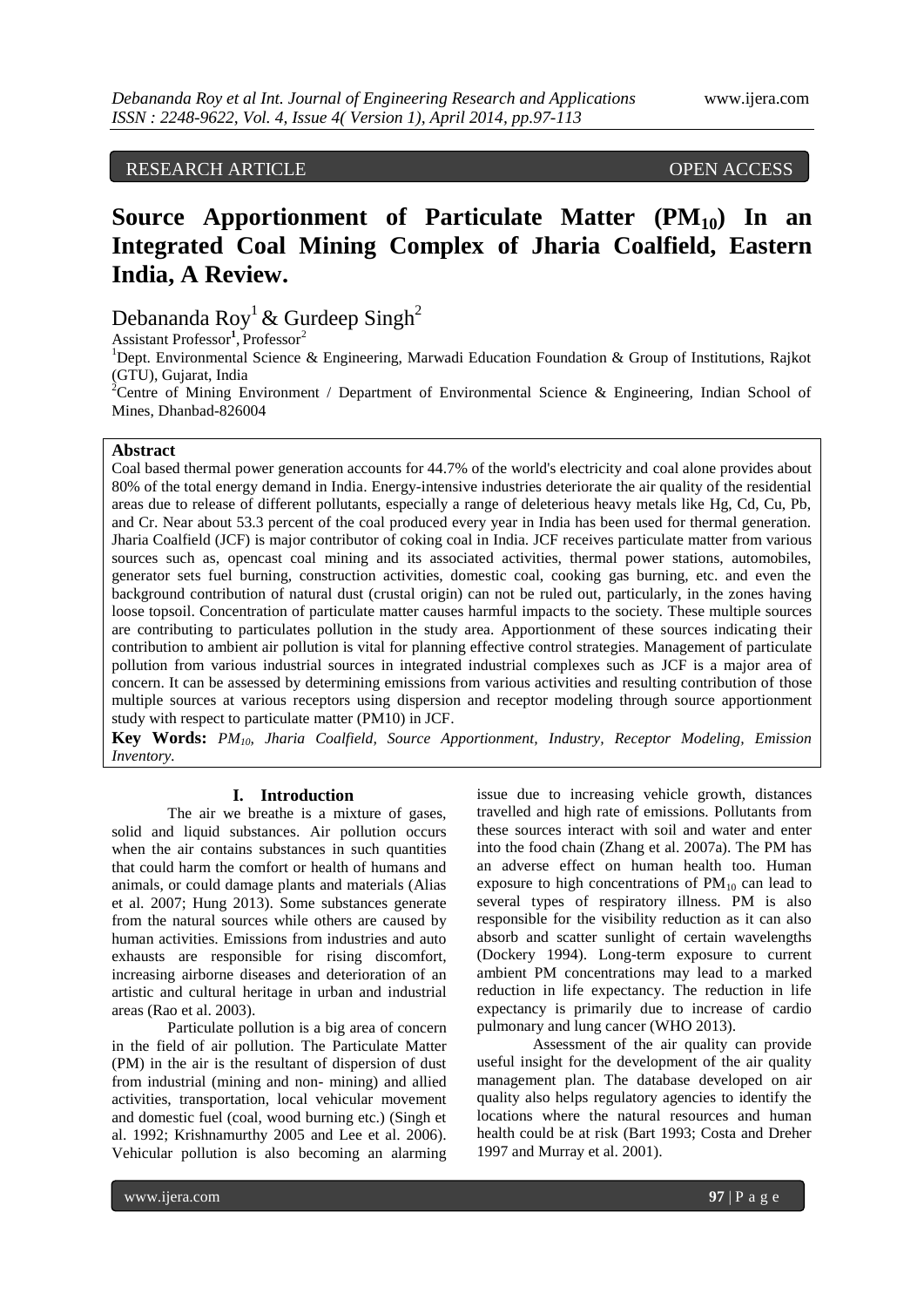As per The Engineers Joint Council on Air Pollution and its Control, USA", air pollution means "the presence in the outdoor atmosphere of one or more contaminants such as dust, fumes, gas, mist, odour, smoke or vapour in quantities, of characteristics, and of duration, such as to be injurious to human, plant, or animal life or to property which unreasonably interfere with the comfortable enjoyment of the life and property".

According to the World Health Organisation (1971), air pollution may be defined as "substances put into the air by the activity of mankind into concentrations sufficient to cause harmful effect to the health, vegetation, property or to the enjoyment of his property".

The Air (Prevention and Control of Pollution) Act, 1981 of India describes air pollutant and air pollution as: "Air pollutant means any solid, liquid or gaseous substance (including noise) present in the atmosphere in such concentration as may or tend to be injurious to human beings or other living creatures or plants or property or environment."

Concern about air pollution especially with reference to PM is receiving importance worldwide (Azad and Kitada 1998; Salam et al. 2003 and Cachier et al. 2005). Fine suspended particulate matter pose the most widespread and acute risks. It is very well known that industrial installations producing bricks, iron, fertilisers and glass, coal-fired power stations etc. are the most important sources of particulate pollution (Arnesen 1997 and 1998; Cronin et al. 2000; Haidouti et al. 1993 and Stevens et al. 1997).

Airborne **particulate matter** varies widely in its physical and chemical composition, source and particle size.  $PM_{10}$  particles (the fraction of particulates in air of very small size  $(\leq 10 \mu m)$  are of major current concern, as they are small enough to penetrate deep into the lungs and so potentially pose significant health risks (Begum et al. 2004). A major source of fine primary particles is combustion processes, in particular diesel combustion, where transport of hot exhaust vapour into a cooler exhaust pipe can lead to spontaneous nucleation of "carbon" particles before emission. The atmospheric lifetime of particulate matter is strongly related to particle size, but may be as long as 10 days for particles of about 1mm in diameter.

# **1.1 Energy Scenario in World**

Technologies of energy production and environmental pollution are intimately linked with each other (Nriagu et al. 1996). Energy-intensive industries are the industries that are specifically established for power or electricity production, e.g., thermal power plants and coal mines. Energyintensive industries deteriorate the air quality of the residential areas due to release of different pollutants, especially a range of deleterious heavy metals like Hg, Cd, Cu, Pb, and Cr (Messey et al. 2013).

Electricity has become an essential part of our daily life. Coal based thermal power is meeting about two third of the total requirement of global power. Coal alone provides about 80% of the total energy demand in India. Total primary energy demand in the world will grow by 54% by the year of 2030; it is projected to grow at an average rate of 1.6% per year. Electricity growth is even stronger and is projected to be almost double from 2004 to 2030 (growing at average 2.6% per year from 17,408 TWh to 33,750 TWh). Demand of electricity is increasing most dramatically in developing countries like China and India. China and India together account for 45% of the increase in energy sector, in the present scenario (World Energy Outlook 2012).

Coal based thermal power generation accounts for 44.7% of the world's electricity. Other resources are providing over 55.3% of world electricity (nuclear 20.6%, oil 1.1%, natural gas 22.3% and hydro & other 11.3%). It is especially suitable for large-scale, base-load electricity demand. The demand of coal power is increasing all over the world (CEA 2013). Global energy scenario is given in Fig 1.

In recent years, India's energy consumption has been increasing at one of the fastest rates in the world due to population growth and economic development. During the 5-year period ended March 31, 2013, the Compound Annual Growth Rate (CAGR) of consumption of petroleum products was approximately 4.6% (Source: PPAC, August 2013), compared to a CAGR for Gross Domestic Product (GDP) of 7.6% (Reserve Bank of India) for the same period. Despite the overall increase in energy demand, per capita energy consumption in India is still very low compared to other developing countries.

Now a days, India has one of the highest potential for the effective use of renewable energy. India is the world's fifth largest producer of wind power after Denmark, Germany, Spain, and the USA. There is a significant potential in India for generation of power from renewable energy sources, like small hydro, biomass, and solar energy. It is estimated that national SHP (small-hydro power) potential is about 15000 MW (World Energy Outlook 2012).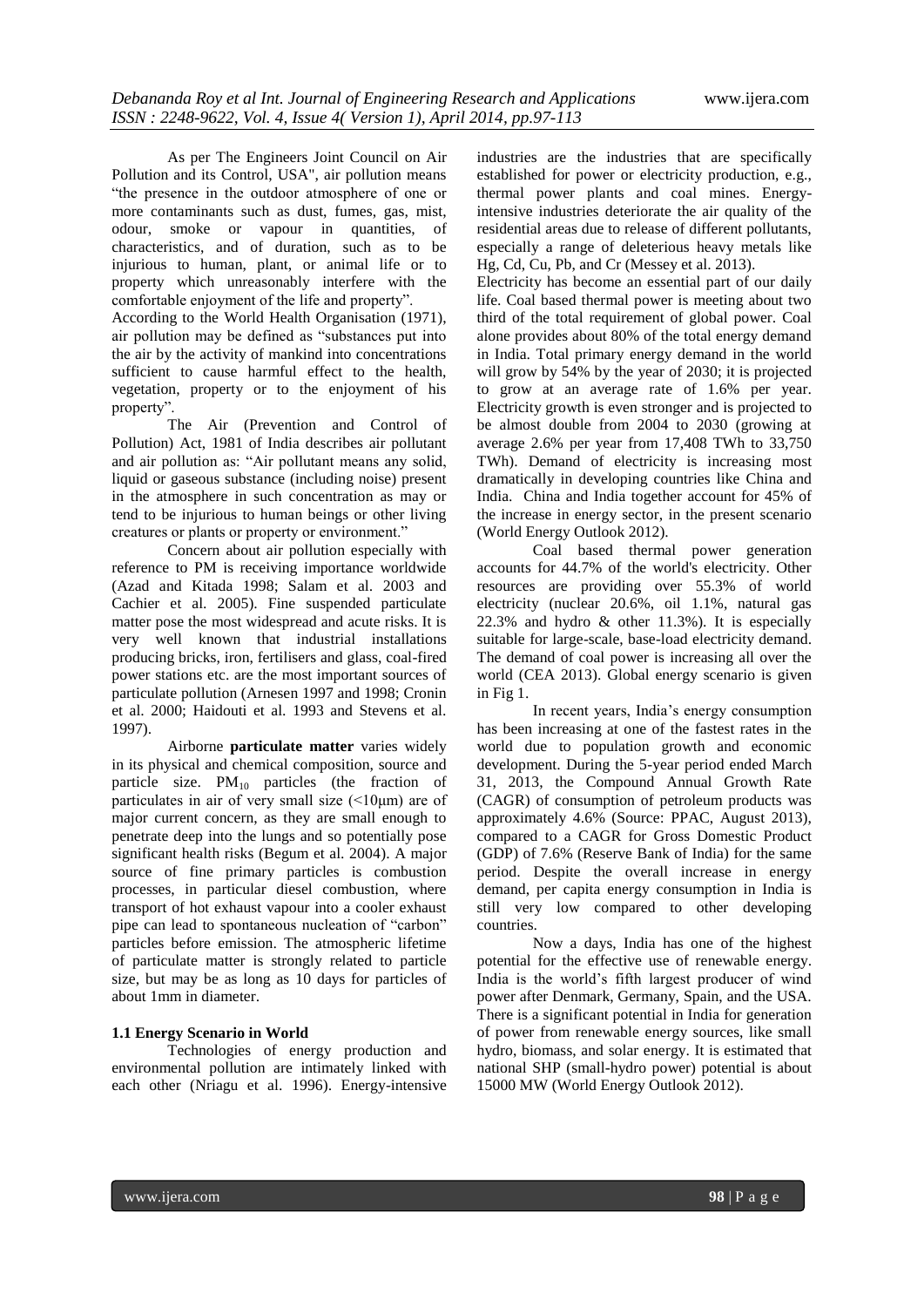

**Fig. 1: Share of Coal Energy in Global Electricity Generation**

## **1.2 Energy Scenario in India**

Power sector has grown at an exceptional rate during the last four decades in India to meet the rapidly growing demand for electricity as a commercial fuel. Increasing demand of power with a very slow pace of capacity addition requires that the power plants must operate with highest possible power availability and reliability. The enhanced production of power will result in polluting the environment. Thermal power plants and hydrosectors are the major power producers in India. The foremost portion of power demand in India is met by thermal power plants due to availability of fossil fuels (coal, oil, and gas). Thermal power plants and hydraulic power generators are contributing about 72% and 25% to 30% of total installed capacity, respectively. Among the conventional means of power generation, fossil fuel fired thermal power plants are very significant in the energy scenario of India. However the situation with respect to coal reserves is comparatively better, as it contributes about 84% of thermal power generation while gas and oil contribute about 13% and 3% of thermal power generation, respectively (World Energy Outlook 2012).

Power production is totally dependent on the coal due to better coal reserves in India than other fossil fuels. Coal based thermal power stations are responsible to a large extent in environmental pollution problems. Environmental problems associated with thermal power plants start with transportation of coal from mine, feeding it to boiler, the emission of flue gases, etc. Today the environmental problems of energy use are related with environmental cost, which have been rising, reinforcing the effect of increased monetary costs in

creating incentives for increasing the efficiency with which energy is used. The impacts of coal-based thermal plants are particularly important to study in India, as these plants currently provide the largest generating capacity.

India, though rich in coal and abundantly endowed with renewable energy in the form of solar, wind, hydro and bio-energy has very small hydrocarbon reserves (0.4% of the world's reserve). It is a net importer of energy and more than 25 percent of primary energy needs being met through imports mainly in the form of crude oil and natural gas. Energy demand in India is expected to increase over the next 10-15 years; although new oil and gas plants are planned, coal is expected to remain the dominant fuel for power generation. The pattern of energy production shows that coal and oil account for 54.2% and 45.8% with natural gas, hydro and nuclear contributing the balance (Fig. 2). In the power generation front, nearly 62 percent of power generation is from coal fired thermal power plants and 53.3 percent of the coal produced every year in India has been used for thermal generation (CEA 2013). The share of coal along with other forms of energy in electricity generation in India is given in Fig. 2.

However, feasible Capacity Addition for 11<sup>th</sup> Plan is 77,070MW as shown in Fig. 3. Despite significant increase in total installed capacity during the last decade, the gap between electricity supply and demand continues to increase. The resulting shortfall has had a negative impact on industrial output and economic growth. However, to meet expected future demand, indigenous coal production will have to be greatly expanded.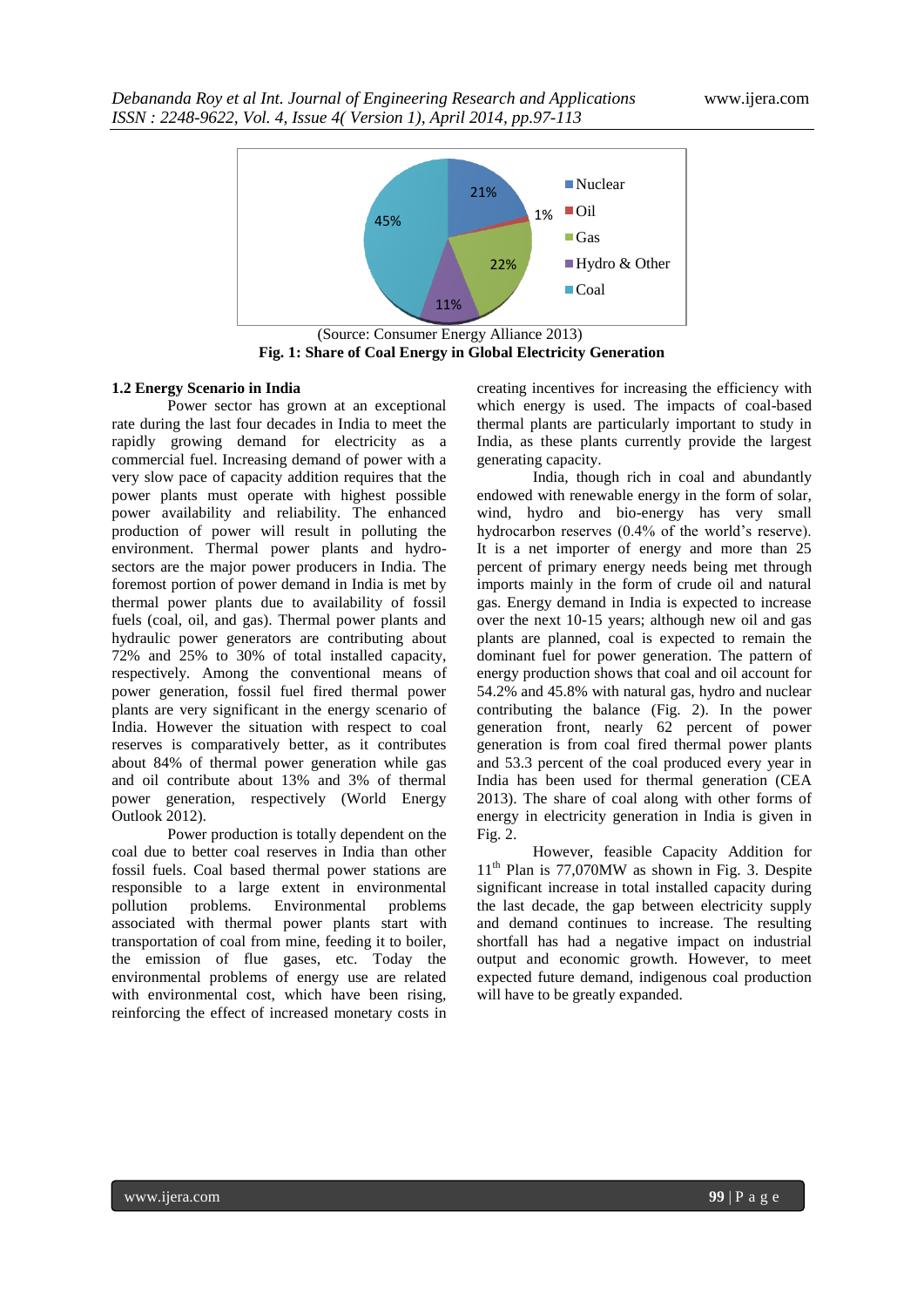

(Source: Consumer Energy Alliance 2013)  **Fig. 2: Share of Coal and other Forms of Energy in Electricity Generation in India** 



Thermal- 58,183MW (Coal- 48,609MW, Gas -7,293MW, Lignite- 2,280MW) Additional capacity expected: New Renewable- 14,000MW, Captive-12,000MW **Fig. 3: Feasible Capacity Addition for 11th Plan 77,070 MW**

# **1.3.1 Emission Inventory**

An air pollutant emission inventory is a process to identify the possible sources and their contribution. It provides fundamental information for air quality modeling and air pollution control strategy development (Huang et al. 2011). Mining, nonmining, industrial, vehicular and other sources are contributing in critical coal mining zone like JCF, India (Dubey et al. 2012). According to possible emission sources, sources are divided into three categories like point sources, area sources and line sources. The inventory of these sources is important to make a proper source profile.

#### **Inventory of Point Sources**

A point source of pollution is a single identifiable source that is responsible for significant pollution load in the study area, like thermal power stations (Dubey et al. 2012). For obtaining a comprehensive list of different point sources in the region, State Government, State pollution control<br>boards/committees, concerned government boards/committees, concerned institutions, office of the commissioner for Industries, District Industrial Center (DIC) and other organizations in the concerned area should be approached. Specific information on production

capacities, raw materials used, manufacturing process, fuel consumption, etc. should be collected from the available secondary records followed by an eventual collection of primary data through surveys and questionnaires for the cross checking & validation of the secondary data (CPCB 2010).

#### **Inventory of Area Sources**

Area sources are sources of pollution which emit a substance or radiation from a specified area. Mining activities, domestic/hotel fuel (coal) burning, garbage burning, etc. are the major contributing area sources in the study area (Sahu et al. 2011). In order to assess the fuel consumption in the domestic sector, necessary information should be collected from some representative localities covering all socioeconomic groups with a view to assess variation between urban and sub-urban areas. The information proposed to be collected includes number of houses and family members in each house, type, source, quantity and cost of fuel used. Data on gross fuel consumption will also be collected from fuel supply agencies. Based on the above information, daily per capita consumption of different fuels will be estimated. The questionnaire should include seasonal implication of fuel use particularly wood and coal burning.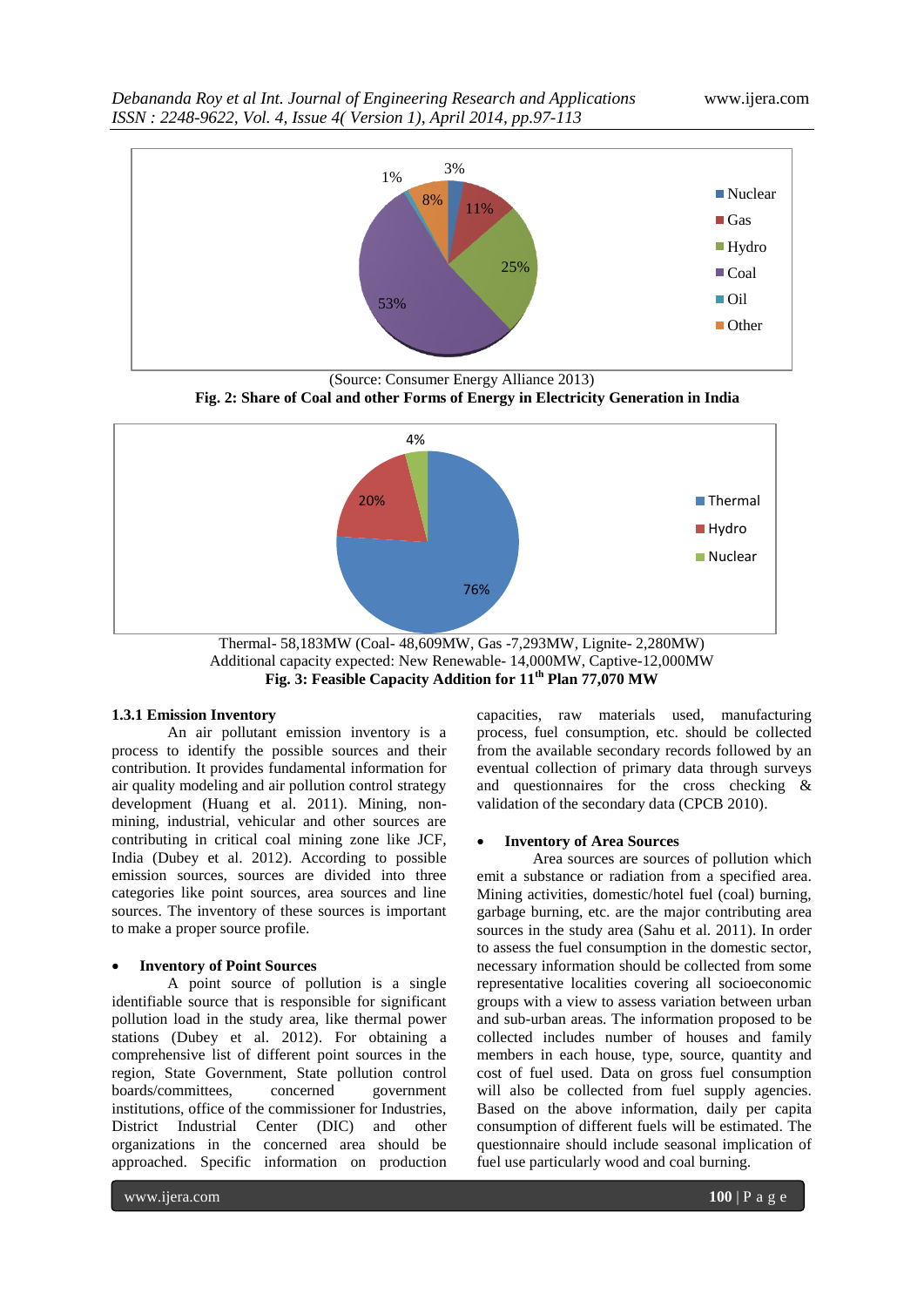Information on refuse burning, commercial hotels and restaurants, bakeries and other commercial activities, etc. should be obtained from the municipal or other concerned departments of the city. The emissions will then be estimated using relevant emission factor for each type of fuel (CPCB 2010).

# **Inventory of Line Sources**

Line source is a source of air that emanates from one dimensional (line) geometry. Vehicular emission is the most common line source in the study area. Various transport related project reports should be examined to determine the profile of vehicular traffic emissions within the study area. The quantity of air pollutants emitted from the different categories of vehicles is directly proportional to the average distance traveled by each types of vehicle, number of vehicles plying on the road, quantity and type of fuel being used, age and technology of vehicle in use, etc. However, several other factors like geographical locations, unplanned developed business areas, inadequate and poorly maintained roads as well as adopted practices of inspection & maintenance of vehicles, unplanned traffic flow, meteorological conditions and non availability of effective emission control technology would also affect emissions (Sahu et al. 2011). In order to arrive at the actual vehicular emission scenario, vehicle counts on the major traffic corridors within the study area would be undertaken. The vehicles will be categorized under various groups' viz. heavy-duty vehicles, light-commercial vehicles, passenger cars, taxis, two/three wheelers, etc.

Hourly variation in the vehicle count will be recorded (manually/videotapes) during periods of both day and night. For line sources, the traffic volume and its characteristics (including vehicle speed) at the major traffic lanes are to be conducted (CPCB 2010).

Emission load should be estimated using emission factors, being developed by Automotive Research Association of India (ARAI) for different possible scenarios. The task of estimating emission load will be carried out with due consideration to various parameters viz. type/ technologies of vehicle, age groups, fuel quality, with/without tailpipe treatment, etc.

Jharia is one of the important coal producing area in India. Area source like open coal mining and its associated activities are the major source of particulate pollution at the study area (Ghose 2000).

#### **1.4 Coal Mining in India**

Coal has held centre court in India for a very long time. Now it holds India at ransom. The coal reserves of the country are estimated at 285862.21

million tonnes (IBM 2012), coal appears to be the answer to India's burgeoning energy demand.

Seventy percent of total electricity generation in the India is from coal based thermal power plants (Shanmugan and Kulshreshtha 2005). The exploitation of any natural resource, including coal, has the potential for producing adverse environmental effects. It creates a variety of impacts on the environment during and after the mining operations. In India coal is produced by both underground and opencast mining but present thrust is being given to increase opencast mining where gestation period is much shorter (Huertas et al. 2012). India has huge untapped potential for underground mining with extractable reserves upto a depth of 600 metres. Currently mining is done predominantly by opencast methods to exploit the 64 billion tonnes of proven reserves situated within a depth of 300 metres. Coal deposits in India occur mostly in thick seams and at shallow depths. Indian coal has high ash content (15-45%) and low calorific value. The extent and nature of impacts from mining can range from minimal to significant depending on a range of factors associated with ongoing mining processes as well as post mining management of the affected landscapes. The sensitivity of the local environment also determines the magnitude of the problem (IBM 2011).

#### **1.5 Coal Mines and Associated Air Pollution Problems**

Coal mining and its associated activities are the major sources of particulate matter in the coal mining areas. High concentration levels of particulate matter give rise to various health problems (particularly Respirable and skin disease), visibility problems associated with various risks/ accidents etc.

#### **1.5.1 Sources of Particulate Pollution**

In India, opencast mining today constitutes nearly 70% of the total coal production. Opencast coal mining using large-scale mechanization results in the release of huge quantities of PM, which are changing the environmental impact of coalmines, and adversely affecting human health (Abernathy 2001). The effects of dust clouds are both visible and tangible in communities around industrial activities or construction sites (Hall et al. 1993 and Fuglsang 2002). Dust emission is the foremost problem of opencast coalmines and results from blasting and drilling operations, transportation of coal and overburden on haul roads, from coal handling plant operation, loading of overburden and coal by shovel dumpers, from crushing, conveying and handling of overburden by draglines, running of other vehicular traffic on the unpaved road and from vehicular emission. Numerous researchers have reported on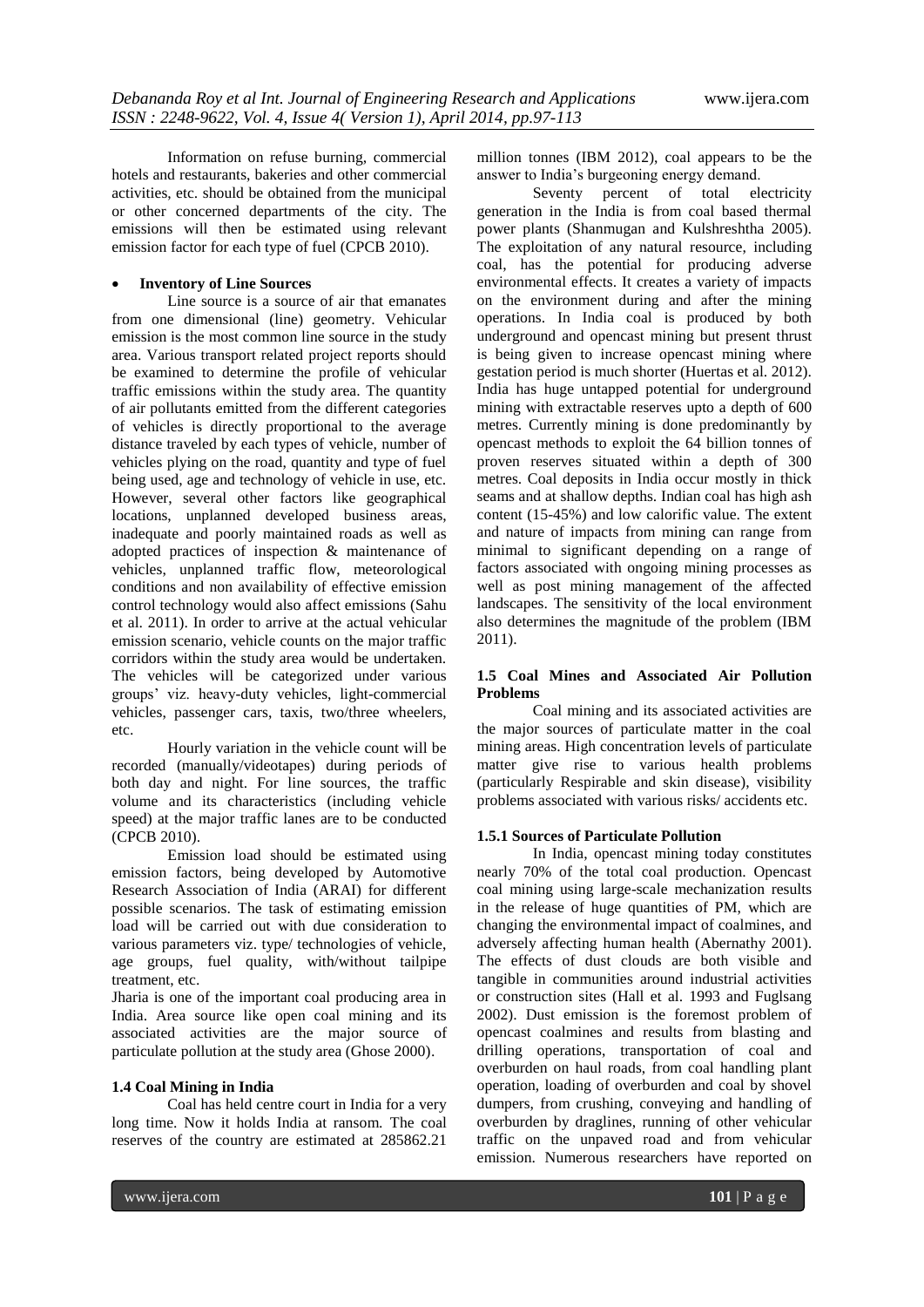various aspects of dust pollution (Tripathi et al. 1996 and Wanquan et al. 2004). A good example of dust deposition modeling comes from Gao et al. 2003.

Ghose (1997) reported presence of high level of air borne dust in opencast mines and its abatement measures whereas Ghose and Sinha (1990) gave information on an air pollution control plan for opencast coalmines. Ghose and Banerjee (1995) highlighted the air pollution status in opencast coalmines. Energy Environment Monitor discussed the air pollution problem and abatement measures in Indian opencast coalmines. Ghose and Banerjee (1997) conducted a study on the physicochemical properties of air-borne dust in coal washeries of India. Ghose and Majee (2000 a, b) assessed the impact of opencast coal mining on the air environment. Ghose and Majee (2001) suggested abatement measures for air pollution caused by opencast coal mining. Ghose (2000) and Chaulya (2004) discussed the air pollution problems in Indian opencast coalmines. Prabha and Singh (2006) reported that large scale mechanized opencast coal mining generates huge amount of air-borne dust that may cause safety and health hazards and associated negative effects on working efficiency through poor visibility, failure of equipment, increased maintenance cost and lowering of labour productivity. However, still there is a paucity of data regarding seasonal variation of dust fall and its chemical constituents in opencast coalmines.

The basic meteorological parameters determining the horizontal transport and dispersion of air pollutants are the mean wind speed and the wind direction (Ziomas et al. 1995). Exposure to elevated concentrations of air pollutants causes adverse human health effects (Hall 1993). Similarly, as per Moorcraft and Laxen 1990 local inhabitants are living in unhealthy conditions that could result in health problems. The pollution control measures used by the mining authorities are inadequate, and urgent action is required to remediate the pollution problem. The residential areas around coalmines should be shifted farther away in the opposite direction of prevalent winds.

#### **1.5.2 Characterization of Particulate Matter**

Airborne particulate matter is a big area of concern today (Dordevic et al. 2004 and Hinz et al. 2005). The characterization of the respirable fractions  $(PM_{10}$  and  $PM_{25}$  represents an interesting field of investigation (Harrison et al. 1997and Aneja et al. 2012). Study of phase analysis of airborne particulate matters is an active field of research. In recent years, more importance is giving on particulate matter of size 2.5 $\mu$ m (PM<sub>2.5</sub>) as reflected by a growing number of studies of this fraction, including not only the measurements of its concentration but also the

determination of its chemical content (Yatkin and Bayram 2008 and Huertas et al. 2012). During the characterization of the fugitive dust, Organiscak and Reed (2004) concluded that the unpaved mini haulage roads generate dust particle of all sizes.

The morphology, size, and composition of PM<sup>10</sup> can also provide clues about process performance (Stone et al. 2011). Characterizing  $PM_{10}$ can also help to understand potential health effects of airborne particles (HEI, Health Effects Institute 2002). The behavior of airborne particulate matters can best be understood, if its chemical composition is known through Inductively Coupled Plasma Atomic Emission Spectrometry (ICP OES), Gas Chromatography-Mass Spectrometry (GC-MS), Organic/Elemental Carbone and X-ray diffraction technique (Hussain et al. 1997). The most common methods for the analysis of the quartz found on the filter paper are based on Fourier Transform Infra Red (FTIR) and Powder X-ray Diffraction (XRD) techniques and NIOSH have provided methods that describe accurate sample preparation and quantification of quartz on air filters.

The FTIR analysis is based on the bonding parameters of pure quartz, where quantitative analysis has been reported on particles as low as 10μg. However, interferences are possible due to overlapping spectral peaks at 798  $\text{cm}^{-1}$  from the other phases of silica. Thus it is difficult to distinguish between different silica forms with FTIR at the particular analytical peak. Also the variation in particle size can result in significant error by reporting a comparatively lower value for the same mass samples that had larger particles. The technique of XRD relies on the well-defined diffraction pattern of crystalline quartz and has been shown to give detection levels on particles as small as 20μm. But again, errors can arise due to particle size variation and especially sample preparation. Literature has reported that the variation in particle size of a sample was shown to give comparatively larger X- ray intensity values for the same sample mass, when the particles are comparatively larger. Single particle studies are essential in environmental atmospheric chemistry, which allow identifying the various processes involved in the formation and evolution of atmospheric aerosols (Raes et al. 2000).

#### **1.6 Air Pollution in Thermal Power Plants**

The major portion of power demand in India is met by thermal power plants due to availability of fossil fuels (coal, oil, and gas). Power sector in India has grown at a phenomenal rate during the last four decades to meet the rapidly growing demand for electricity as a commercial fuel. Among the conventional means of power generation, fossil fuel fired thermal power plants are very significant in the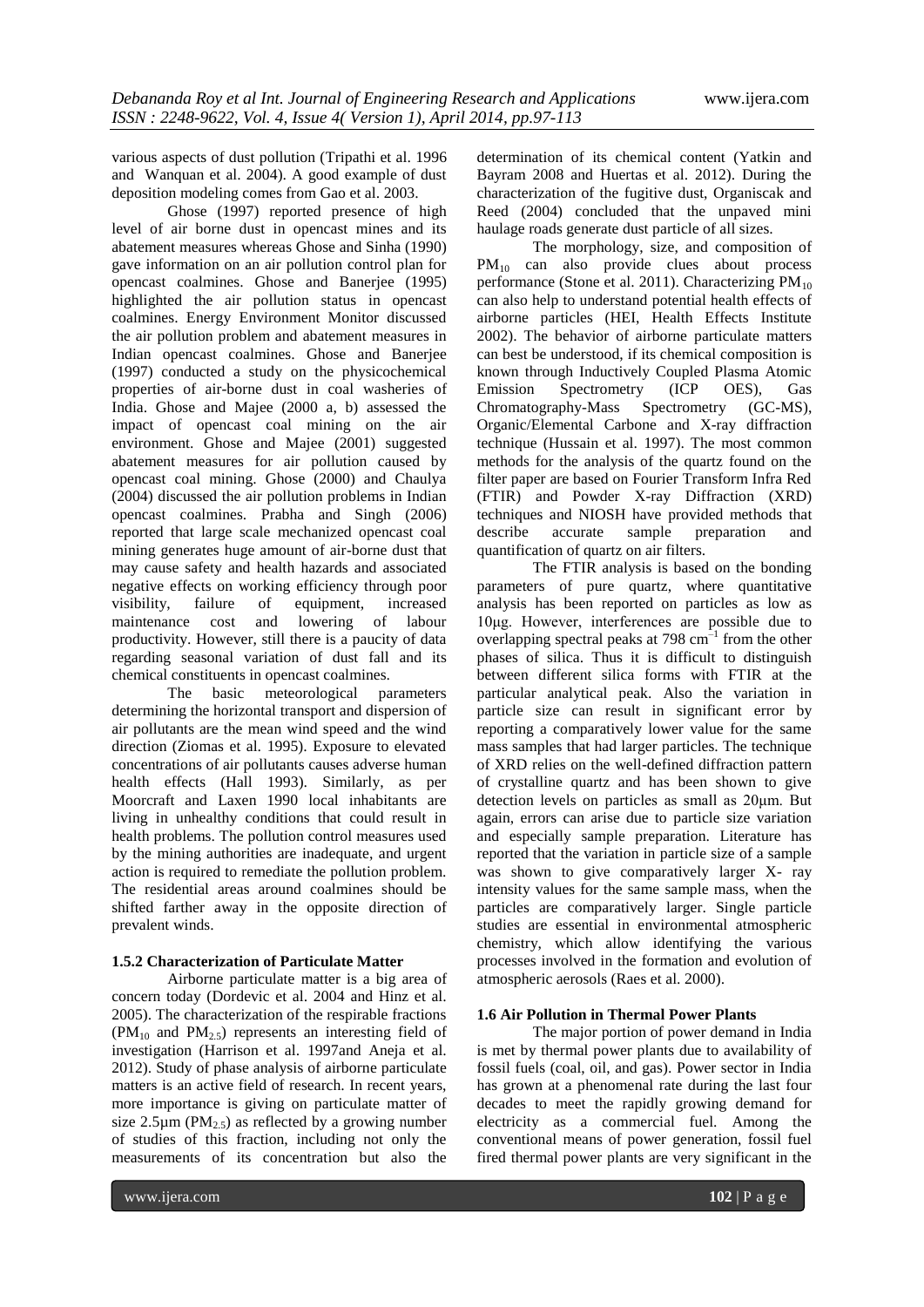energy scenario of India (Chandra et al. 2003 and Agarwal et al. 2004).

Thermal power plants are major sources of PM (SPM,  $PM_{10}$ , and  $PM_{2.5}$ ) emissions in the atmosphere. Depending upon the types of fuel used emission of one or more of these pollutants may be of environmental significance. A large amount of PM as fly ash is emitted from coal fired plants, particularly if the ash content of coal is high and a fly ash removal unit, such as an electrostatic precipitation (ESP) is not used (Rao and Dubey 1990 and Agrawal et al. 1993).

Fly ash contributes major proportion of particulate emission from thermal power plants (Agrawal and Singh 2000). Coal combustion in power stations gives rise to emissions made up of flue gases and particulate matter. The emissions depend on ash quality and combustion technology. In addition to the primary fly ash emission, the gases to particle conversion processes also give rise to considerable volumes of secondary pollutants (Shamshad et al. 2012).

It has been established by many scientists that industrial activities are the main contributors for heavy metals in the urban atmosphere (Azimi H. Zhang et al. 2005). Many studies have indicated that this pollution trend has been increasing as reviewed by Fang et al. (2004). It is also observed that ash particles emitted from thermal power plants show enrichment in several toxic elements (Roy et al. 2012). Coal combustion can mobilize trace elements by introducing them to terrestrial, aquatic and atmospheric environment. Thus, environmental problems associated with thermal power plants start

with transportation of coal from mine, feeding it to boiler, and the emission of flue gases (Singh 1998).

# **1.7 Standard Monitoring Procedure**

Under the Air act 1981 and EPA 1986 it is necessary to assess the present and projected air pollution through continual monitoring. This programme instigate during 1984-85 at the national level under the surveillance of CPCB and National Air Quality Monitoring Programme (NAMP)

### **1.7.1 National Air Quality Monitoring Programme** The objectives of NAMP are:

- To determine the status and trend in ambient air quality and effects of pollution on air quality in urban environment.
- To estimate the future changes in air quality and to obtain the knowledge and understanding necessary for developing preventive and corrective measures;
- To understand the natural cleansing process undergoing in the environment through dilution, dispersion, wind based movement, dry deposition, precipitation and chemical transformation of pollutants generated;
- To ascertain whether the prescribed ambient air quality standards are violated;
- To assess the likely health and damage to materials etc. and
- To control and regulate from the various sources.

Bureau of Indian Standards (2004), Air Quality Sectional Committee CDC 53, prepared series of Indian Standards relating to air pollution. The standard procedures for the measurement of pollution are given in Table 1.

| <b>Number</b>                      | Title                                                           |
|------------------------------------|-----------------------------------------------------------------|
| $IS: 4167 - 1980$                  | Glossary of terms relating to air pollution                     |
| $IS: 5182 - (Part 1) 1969/83/2001$ | Method for measurement of air pollution.                        |
| IS: $5182 - (Part IV)$ 1973/88/99  | Method for measurement of air pollution (Part IV) Suspended     |
|                                    | matter.                                                         |
| $IS: 5182 - (Part XIV) 1985/2000$  | Method for measurement of air pollution (Part 14) Guideline for |
|                                    | planning the sampling monitoring station.                       |
| $IS: 9620 - 1980$                  | Guide for units used in air quality measurement.                |

**Table 1: Standard Procedures for the Measurement of Particulate Pollution**

(Source: Bureau of Indian Standard 2004)

#### **1.7.2 Selection of Area and Number of Monitoring Stations**

Inquisition based on public complaints received from the locality related to air pollution and associated significant health problems are the prior concern area for air quality assessment. It is always convenient to collect some background information of the study area before setting up the monitoring station. This includes pollutants and sources of pollution, meteorological condition, topography,

demography and existing health status of the area under survey. The number of sampling stations depends on:

- Objectives of the monitoring
- Total area to be covered
- Variability of pollutant concentrations over the study area.
- Population density per unit area and health status.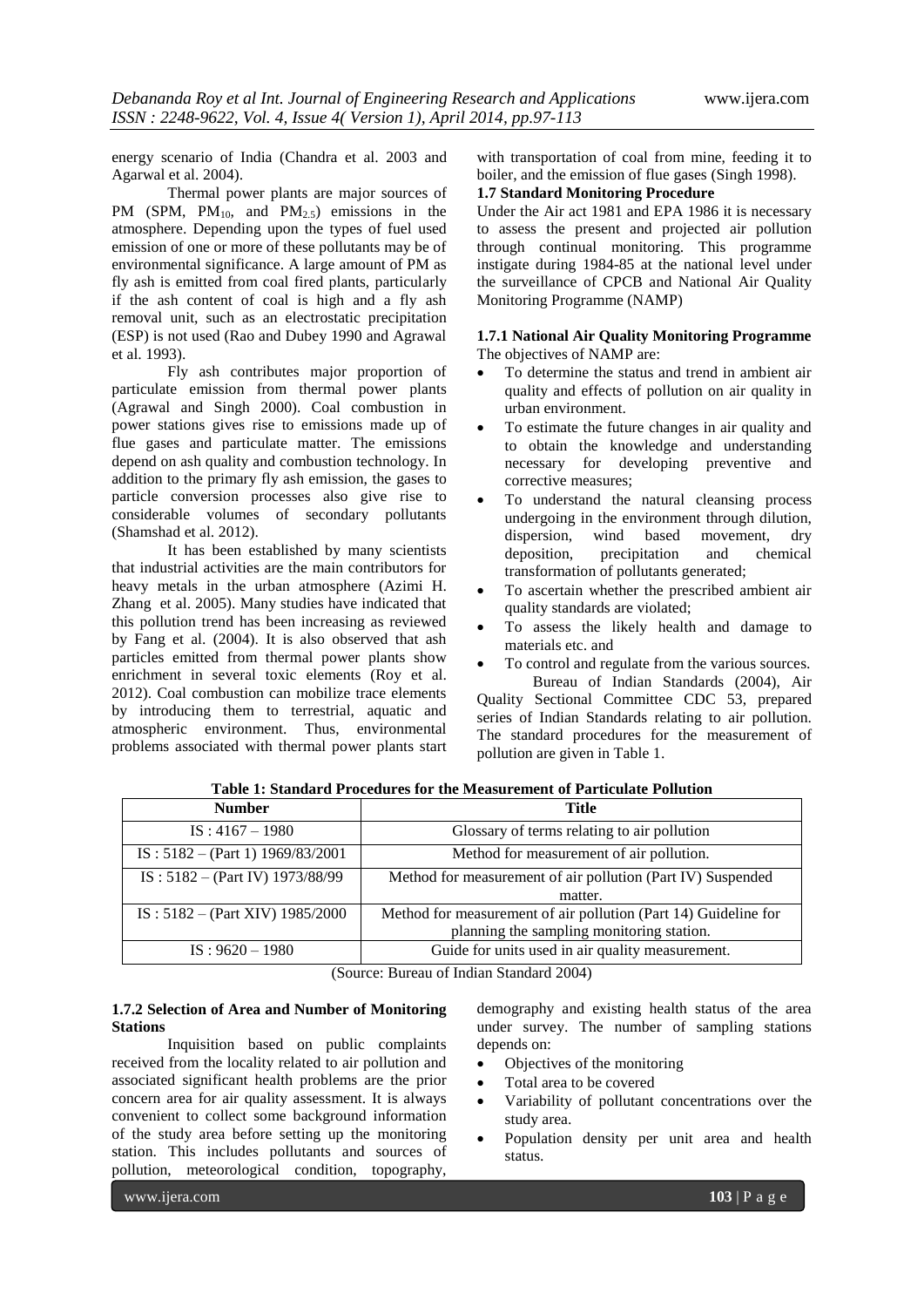Common pollutants and their distribution based on population size as per IS: 5182 – (Part XIV) 1985/2000 is depicted in Table 2.

|  |  |  |  | Table 2: Common Pollutants and their Distribution Based on Population Size |  |
|--|--|--|--|----------------------------------------------------------------------------|--|
|  |  |  |  |                                                                            |  |

| Pollutant        | Population of Evaluation Area | Minimum No. of AAQ Monitoring Station |  |  |
|------------------|-------------------------------|---------------------------------------|--|--|
| SPM(High Volume) | ${<}1.00.000$                 |                                       |  |  |
|                  | 1,00,000-10,00,000            | $4+0.6$ per 1,00,000 population       |  |  |
|                  | 1000000-5000000               | 7.5+0.25 per 1,00,000 population      |  |  |
|                  | >5000000                      | $12+0.16$ per 100000 population       |  |  |

There are several other modifying factors to accomplish other monitoring objectives, particularly in relation to epidemiological studies.

- In highly industrial zone the number of stations for PM must be increased.
- In regions with irregular terrain there should be more number of stations.

### **1.7.3 Selection of Monitoring Stations**

Selection of different strategic air monitoring stations was done as per standard siting criteria (IS: 5182, Part XIV) with special considerations on:

- Security, physical access and availability of electricity
- Area of population exposure
- Existing meteorological parameters
- Particular method and instrument used for sampling, etc.

Representative site. Comparability, Topographical & Meteorological Factors and Physical requirement of the monitoring site are the major requirements that should be satisfied during the selection. Emphasize should also given to the NAAQS measurement technique for various pollutants, sampling frequency and duration, laboratory requirement, data handling and presentation along with quality control and quality assurance. It is pertinent to mention here that all the guidelines are prescribed for carrying out ambient air quality monitoring under NAMP but while dealing with the field condition we might compromise little bit with guidelines. This study has been carried out.

# **1.8 Source Apportionment Study of Particulate Matter**

Source apportionment (SA) is a big area of concern in the field of atmospheric sciences today. This study aims to re-construct the impacts of emissions from different sources of atmospheric pollutants, e.g., particulate matter (PM), based on ambient data collected at monitoring sites (Watson et al., 2002). Among all the critiria air pollutants, particulate matters (SPM & RSPM) have emerged as the most critical one in almost all urban and industrial areas of India. High concentration values of SPM concentrations are primarily irritants but don't have much relevance for direct health consequences as compared to the effects of its respirable fractions  $(PM_{10}$  and  $PM_{2.5}$ ). Due to this reason, the worldwide focus of monitoring is now increasingly being shifted to measurement of fine particulates  $(PM<sub>2.5</sub>$  and even  $PM<sub>1</sub>$ ), which can penetrate the human respiratory system and causes severe illness. Since 2000 the focus on suspended particulate monitoring has shifted to  $PM_{10}$  in India. Being a critical pollutant,  $PM_{10}$  has also been included in National Ambient Air Quality Standards, 2009. In view of this, the main focus of this study is the characterization and apportionment of PM10. Source apportionment study has been carried out in six cities in India (Delhi, Mumbai, Chennai, Bangalore, Pune and Kanpur) by CPCB.

# **1.8.1 Methodology for Source Apportionment Study**

A source apportionment study was carried out in six mega cities of India by Central Pollution Control Board (CPCB) at 2010. The methodology which CPCB followed is given in Fig. 4.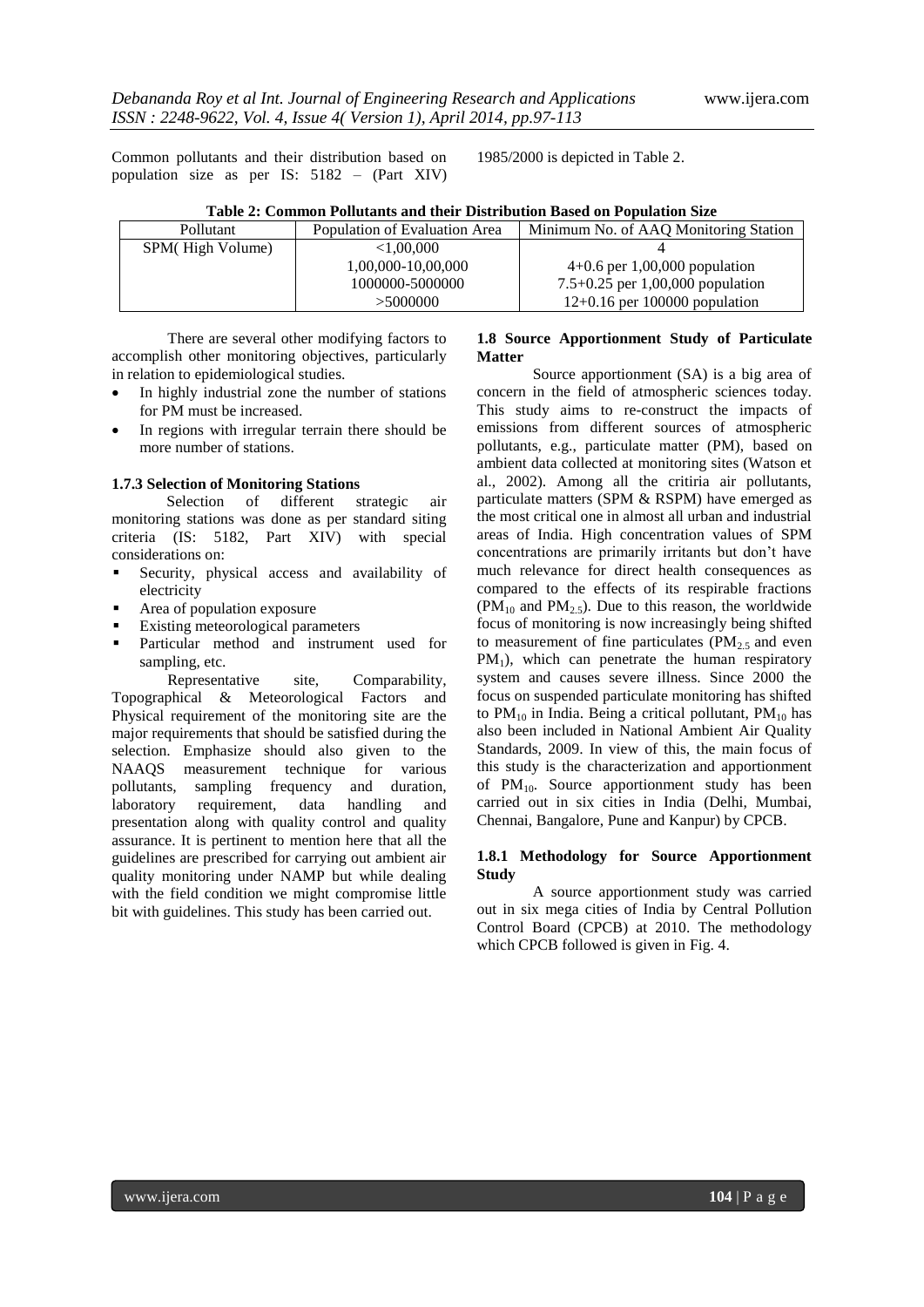

**Fig. 4: Methodology of Source Apportionment Study followed by CPCB (CPCB 2010)**

The CMB receptor model consists of a solution to linear equations that expresses each receptor chemical concentration as a linear sum of products of source profile abundances and source contributions (Hidy and Venkataraman 1996). The source profile abundances (i.e., the mass fraction of a chemical or other property in the emissions from each source type) and the receptor concentrations, with appropriate uncertainty estimates, serve as input data to CMB. The output consists of the amount contributed by each source type represented by a profile to the total mass, as well as to each chemical species. CMB calculates values for the contributions from each source and the uncertainties of those values. CMB is applicable to multi-species data sets, the most common of which are chemicallycharacterized as  $PM_{10}$ ,  $PM_{2.5}$ , and Volatile Organic Compounds (VOCs).

The CMB modeling procedure requires:

1) identification of the contributing source types;

- 2) selection of chemical species or other properties to be included in the calculation;
- 3) knowledge of the fraction of each of the chemical species which is contained in each source type (source profiles);
- 4) estimation of the uncertainty in both ambient concentrations and source profiles;
- 5) solution of the chemical mass balance equations.

The CMB approach is implicit in all factor analysis and multiple linear regression models that intend to quantitatively estimate source contributions (Watson 1994). These models attempt to derive source profiles from the cooperation in space and/or time of many different samples of atmospheric constituents that originate in different sources. These profiles are then used in a CMB solution to quantify source contributions to each ambient sample.

CMB model assumptions are:

- 1) compositions of source emissions are constant over the period of ambient and source sampling;
- 2) chemical species do not react with each other;
- 3) all sources with a potential for contributing to the receptor have been identified and have had their emissions characterized;
- 4) the number of sources or source categories is less than or equal to the number of species;
- 5) the source profiles are linearly independent of each other;
- 6) measurement uncertainties are random, uncorrelated, and normally distributed.

The degree to which these assumptions are met in applications depends to a large extent on the particle and gas properties measured at the source and receptor. CMB performance is examined generically by applying analytical and randomized testing methods and specifically for each application by following an application and validation protocol.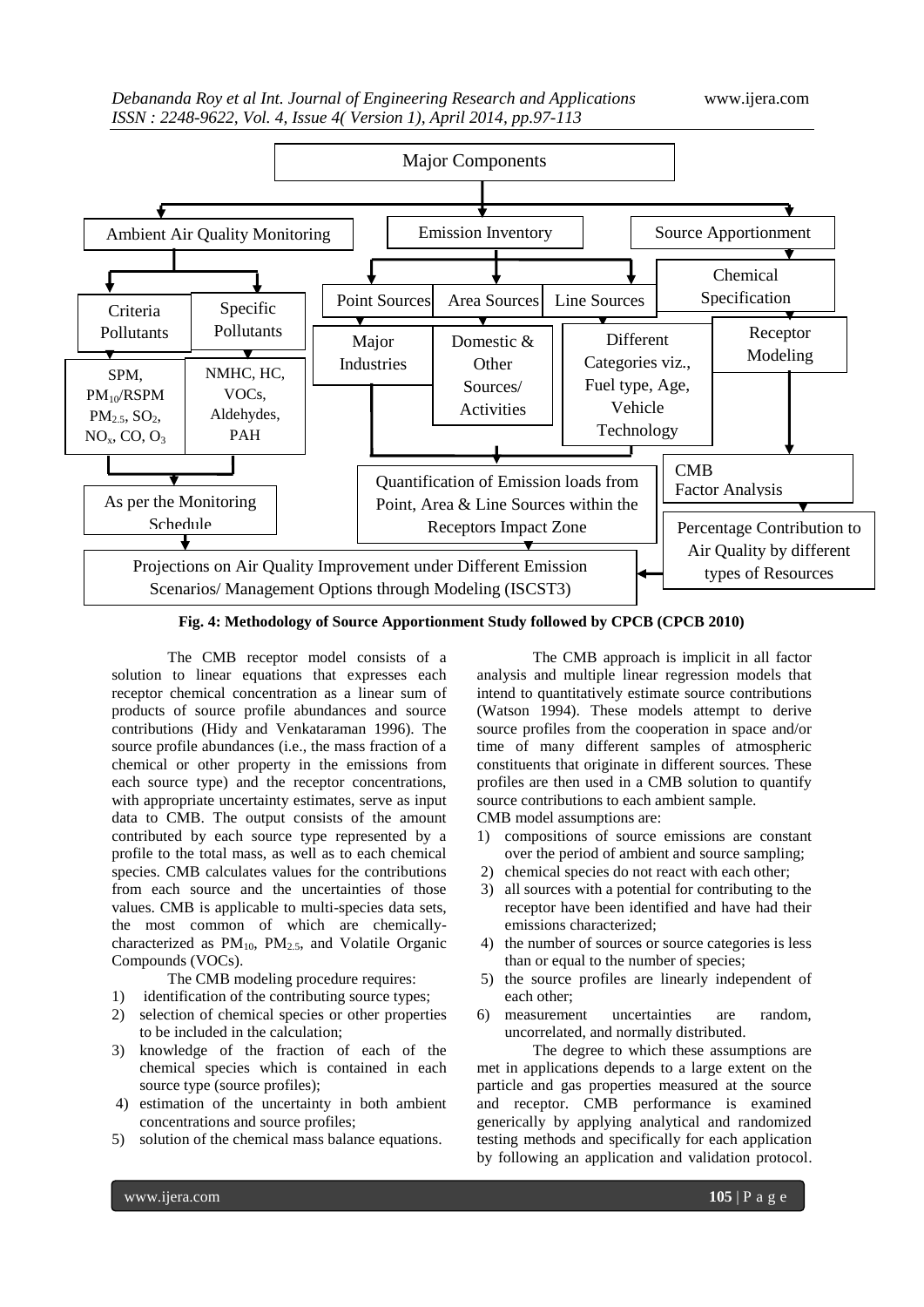The six assumptions are fairly restrictive and they will never be totally complied with in actual practice. Fortunately, CMB can tolerate reasonable deviations from these assumptions, though these deviations increase the stated uncertainties of the source contribution estimates (Balachandram et al 2012).

In India major sources of urban air pollution include coal combustion, oil refineries and industrial manufacturing facilities (Murray et al. 2001). However, automobile exhaust, emission from smallscale workshop and soil derived aerosols are considered as other important contributing sources (Dubey and Pervez 2008). Therefore, it is essential to delineate the contributing airborne particulate sources in view of environmental quality management and human health perspectives. Also the application of effective abatement strategies to reduce PM levels is only possible when the emission sources have been uniquely identified and characterized (Viana et al. 2006).

There are several types of multivariate receptor models used in the source apportionment studies (Henry et al. 1984). Factor Analysis (FA) and Principal Component Analysis (PCA) are commonly used receptor techniques, that can lead to the identification of the sources and they cannot directly provide the quantitative estimation of the sources. Multivariate factor analysis was adopted to help identification of dominant source categories (Wang et al. 2008) and the results obtained by Varimax rotated factor analysis for coarse and fine particles. Principal Component Analysis (PCA) allows a better interpretation and assessment of the inter-relations of the set of data under study (Zunckel et al. 2003 and Wahid et al. 2013). The correlation coefficient matrix, factor loading and scores obtained from factor analysis are utilized to draw inferences about artificial and natural occurrence of the various trace elements (Shi et al. 2011).

Metallic elements originate from different anthropogenic sources and are associated with different particles fractions. Those emitted during the burning of fossil fuels (V, Co, Mo, Pb Ni and Cr) (Lin et al. 2005) were mostly associated with particles smaller than  $PM<sub>2.5</sub>$ . As, Cr, Cu, Mn and Zn are released into the atmosphere by metallurgical industries (Alastuey et al. 2006), and traffic pollution involves a wide range of trace element emissions that include Fe, Ba, Pb,Cu, Zn, and Cd (Birmili et al. 2006), which may be associated with the fine and coarse particles.

However, the evidence about particle sources leading to the observed adverse effects is still limited. Many studies so far have been done in India and abroad on the trace element concentration of urban aerosols and attempts were made to identify the source of trace elements through factor analysis

(Fergusson and Kim 1991) but very little work has been carried out on the elemental compositions of aerosol in the mining areas. Several studies on the stack emissions, dispersion, and the source apportionment of particulate matter have been conducted (Costillo 2013). Only few studies have investigated the health effects of source-specific PM (Mar et al. 2006).

Singh and Sharma (1992) observed that in an urban atmosphere 80-90% of the mass of aerosol was inorganic and 10-20% was organic. In the inorganic fraction elements remained in the form of ions such as sulphate, nitrate and ammonium. Elements like Aluminium (Al), Silica (Si), Potassium (K), Calcium (Ca), Iron (Fe), Magnesium (Mg), Sodium (Na), Chlorine (Cl), Bromine (Br), Lead (Pb), Zinc (Zn), Copper (Cu), and Manganese (Mn) are found in abundance and many of them are in the form of oxides. The elements like Nickel (Ni), Cadmium (Cd), Chromium (Cr), Mercury (Hg), Arsenic (As), Cobalt (Co), and Vanadium (V) are released into atmosphere during high temperature process. A prominent origin for trace elements is the weathering of rocks.

Similarly, as per Fernandez-Camachoa et al. (2012) main source of Pb emissions were burning of lead containing products like batteries and plastics in incineration. It was also produced by combustion of leaded petroleum. Sources for Hg were electrical apparatus Industries (mercury battery cells; fluorescent bulbs, switches etc.), chlor alkali industry, pulp and paper, mining and smelting industry (where vapour of Hg loss take place), refining of other metallic ores, fuel (coal, oil) burning, etc. Major sources of Cd in the atmosphere were primary non ferrous metals production (e.g., zinc operation, copper smelting, lead smelting, and cadmium extraction), secondary non ferrous metals, iron and steel production, industrial applications (electroplating, pigment, plastic, alloys and batteries) and inadvertent sources (coal combustion, oil combustion, wood combustion, waste incineration, rubber tyre wear, phosphate fertilizers, etc.).

Dubey (2010-2011) based on his investigation in Jharia Coalfield using factor analysis observed that three factors account for 100% of the variance. In the first factor which was 40% of the total variance a high loading from Pb, Cu and Ni were observed.

Similarly, Sharma (1991) observed that in Raniganj Coalfield the sources were wind borne soil/coal (Fe, Mn, Zn) coal burning activities (Cr, Mn, Fe, Pb) iron and steel works (Cr), refuse incinerator (Zn) and vehicular exhausts (Pb).

Another study in Jharia coalfield, carried out by Sinha and Banerjee (1997) indicated five major sources that appeared to have contributed trace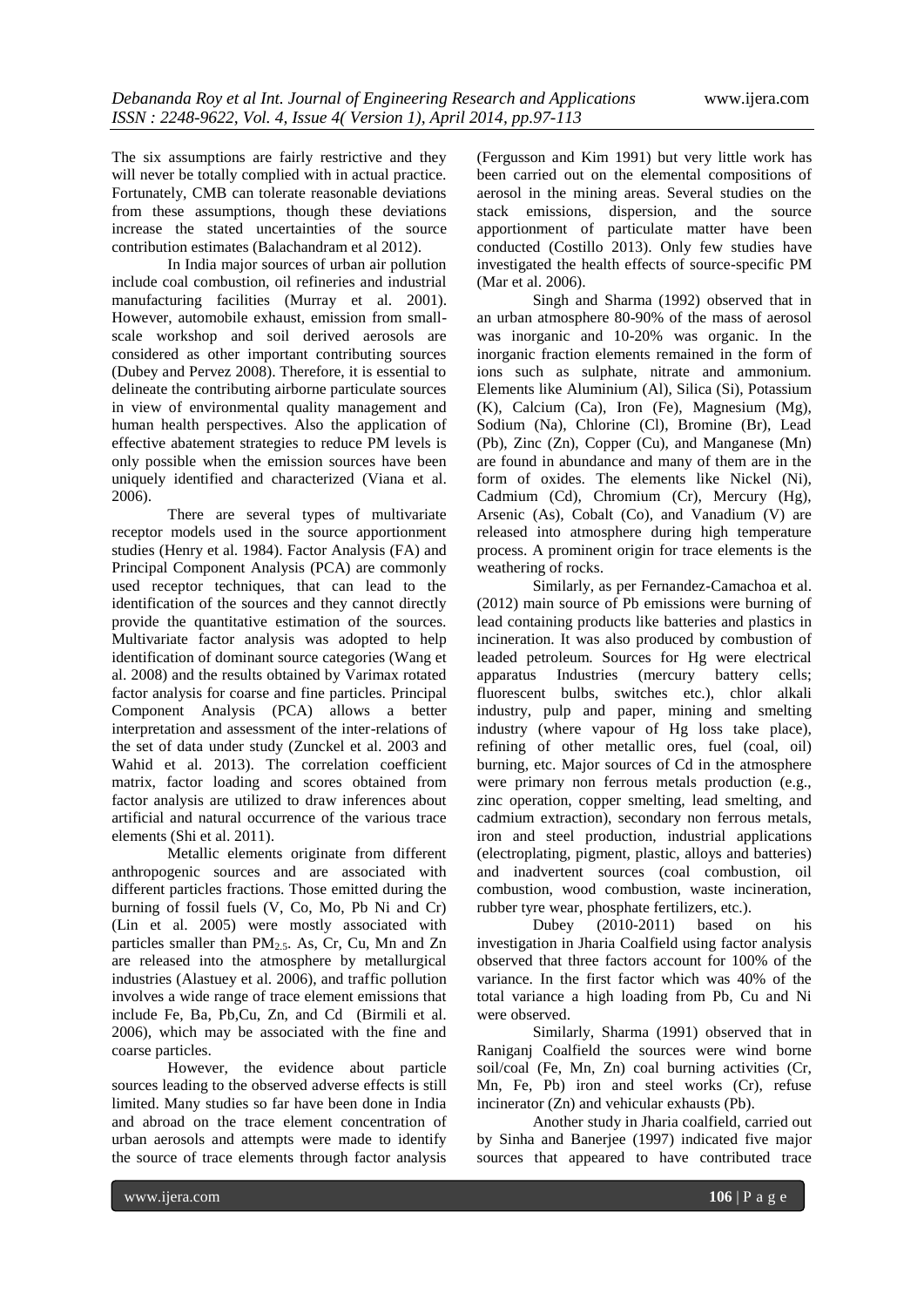elements of the total particulate load. These were wind borne soil/coal (SPM, Fe, Co, Mg), vehicle exhaust (Pb), metallic corrosion (Cu, Ni), tire wear (Mn and Cr) and galvanized material, tyre wear, and zinc compound in rubber material (Zn). Sadasivan and Negi (1990) concluded in their study that Pb, Zn, As and Mn have linkage to combustion sources whereas Al, Si, K and Co have linkage with soil origin.

In order to establish the combined effect of the heavy metals on air pollution, principal component analysis (PCA) as a multivariate analysis was used (Statheropoulos et al. 1998). PCA, oldest among the multivariate analysis is widely used for source apportionment studies (Fang et al. 2004). Basically it is an exploratory tool to identify the major sources of aerosol emissions and to statistically select independent source tracers.

## **1.9 Effect of Air Borne Particles**

The health effects of particulates are strongly linked to particle size. Small particles, such as those from fossil fuel combustion, are likely to be most dangerous, because they can be inhaled deeply into the lungs, settling in areas where the body's natural clearance mechanisms can't remove them. The constituents in small particulates also tend to be more chemically active and may be acidic as well and therefore more damaging (Lin et al. 2005).

It is well known that the health effects associated with the airborne particles are dependent on their toxicity. The extent to which air borne particles penetrate into the human respiratory system is mainly determined by the size of the penetrating particles (Balachandran et al. 2000). There are several epidemiological studies present in the literature (Dockery 1993; Harrison and Yin 2000), which have demonstrated a direct association between atmospheric inhalable particulate matter and respiratory diseases, pulmonary damage, and mortality especially in the urban areas. Exposure to elevated levels of PM increases the rate of respiratory problems, hospitalizations due to lung or heart disease, and premature death (Asgharian et al. 2001 and Dominici et al. 2006). Fuel combustion, industries, and power plants are the main sources of particles in urban and industrialized areas. Depending upon the atmospheric conditions, the health risks can be aggravated (Zhang et al. 2007).

In several studies it was found that the existence of fine particles in the air is associated with cardio vascular diseases and mortality (Sunyer et al. 2006). In particular, fine particles (PM<sub>2.5</sub> and PM<sub>1.0</sub> fractions with aerodynamic diameter less than 2.5 μm and 1.0 μm, respectively) have a strong correlation with morbidity and/or mortality due to pulmonary and cardiac disease (Samet et al. 2000 and Pope et al.

2002). Fine particles can penetrate the human respiratory tract and lungs, and several epidemiological studies have reported a link between elevated particle concentration and increased mortality and morbidity (Wilson and Suh 1997). Hospital admissions indicating the number of patients admitted into hospitals are a marker for an adverse health event (Delfino et al. 2004). Moreover, these particles may have wide-ranging potential effects on agricultural and natural ecosystems, and they may reduce visibility affecting transportation safety and aesthetics (Yuan et al. 2007).

Numerous studies associate particulate pollution with acute changes in lung function and respiratory illness (U.S. Environmental Protection Agency (USEPA) 1998) resulting in increased hospital admissions for respiratory disease and heart disease, school and job absences from respiratory infections, or aggravation of chronic conditions such as asthma and bronchitis. But the more demonstrative and sometimes controversial evidence comes from a number of recent epidemiological studies. Many of these studies have linked short-term increase in particulate levels, such as the ones that occur during pollution episodes, with immediate (within 24 hours) increases in mortality. This pollution-induced spike in the death rate ranges from 2 to 8 percent for every 50-μg/m<sup>3</sup> increase in particulate levels.

A focus on the occupational hazards and overall condition prevailing in Indian coalmines are felt to be important. Simple Coal Workers' Pneumoconiosis (SCWP) and Progressive Massive Fibrosis (PMF) are the major occupational respiratory diseases of coal miners caused due to exposure to respirable dust generated during various mining operations. The concentration of respirable coal dust, the period of exposure and free silica content are important factors associated with pneumoconiosis risks. Assessment of respirable dust in coalmines and its control are of primary importance to undertake preventive measures.

Several epidemiological studies conducted in different countries reported a reducing trend of pneumoconiosis mortality since last two decades due to gradual reduction in dust levels at work faces through stringent control measures (Ostro 1993 and Health Effects Institute (HEI) 1995). There are number of scattered studies reported in Indian coalmines by different agencies and the prevalence of the disease varied widely from one another to draw any definite conclusion on the prevalence, distribution and determinants of the disease (Bertollini et al. 1996). Roy (1956) first reported pneumoconiosis cases in bituminous coal mines of Madhya Pradesh prior to that it were presumed occupational diseases like silicosis, pneumoconiosis were not properly diagnosed in India.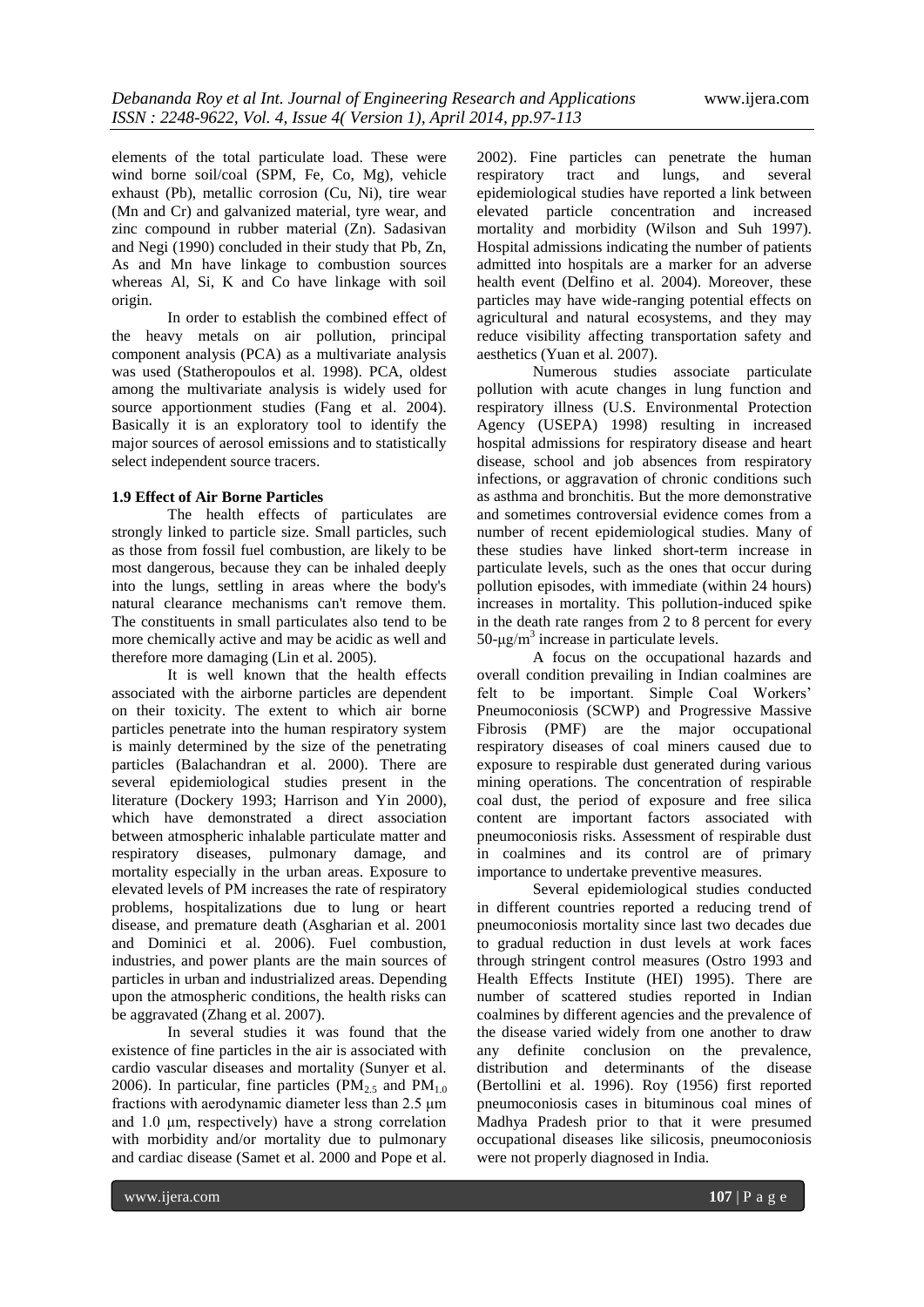During major pollution events, such as those involving a 200-μg increase in particulate levels, an expert panel at the World Health Organization (WHO) estimated that daily mortality rates could increase as much as 20 percent (Op. cit. 4, pp. v-18). In the aggregate, pollution-related effects like these can have a significant impact on community health. WHO estimated that short-term pollution episodes accounted for 7 to 10 percent of all lower respiratory illnesses in children, with the number rising to 21 percent in the most polluted cities. Furthermore, 0.6 to 1.6 percent of deaths were attributable to shortterm pollution events, climbing to 3.4 percent in the cities with the dirtiest air (Bertollini et al. 1996).

Health effects are not only restricted to occasional episodes when pollutant levels are particularly high. Numerous studies suggest that health effects can occur at particulate levels that are at or below the levels permitted under national and international air quality standards. In fact, according to WHO and other organizations, no evidence so far shows that there is a threshold below which particle pollution does not induce some adverse health effects, especially for the more susceptible populations ( Op. cit. 5, p. 14., Op. cit. 1, p. 11). Therefore, the estimation of the levels of respirable particulate and its major toxic constituent present in the urban atmosphere is a prime requirement of epidemiological investigation, air quality management, and air pollution abatement (Chow et al. 1992 and Querol et al. 2002). This situation still has prompted a vigorous debate about whether current air quality standards are sufficient to protect public health.

#### **References**

- [1] Abernathy, C. (2001). "Exposure and Health Effects." United States Environmental Protection Agency, Washington, DC, USA. Chapter 3. <http://www.who.int> (Oct.12, 2013).
- [2] Agrawal, R., Imielinski, T., and Swami, A.N. (1993). Mining association rules between sets of items in large databases. In Proceedings of the 1993 ACM SIGMOD International Conference on Management of Data, P. Buneman and S. Jajodia, Eds. Washington, D.C., 207-216.
- [3] Agrawal, S.B., Singh, A., and Bhat, M.M. (2004). "Impact of fly ash amendment on seed germination, growth and yield of Vigna mungo L." Asian Journal of Microbiol. Biotech. Environ. Sci., 6, 421–426.
- [4] Alastuey, A., Sanchez, de la C.A., Querol, X., Rosa, J., Plana, F., Mantilla, E., Viana, M., Ruiz, C.R., and Garcia dos Santos, S. (2006). "Identification and chemical

characterization of industrial PM sources in SW Spain." Journal of Air and Waste Management Association. 56, 993-1006.

- [5] Alias, M., Hamzah, Z. and Kenn, L.S.  $(2007)$ . "PM<sub>10</sub> and Total suspended particulates (TSP) measurements in various power stations." The Malayasian Journal of Analytical Sciences, 11, 255-261.
- [6] Aneja, V. P., Isherwood, A., and Margan, P. (2012). "Characterization of Particulate Matter ( $PM_{10}$ ) related to surface coal mining operations in Appalachia." Atmospheric Environment, 54, 496-501.
- [7] Arnesen, A.K.M., and Krogstad, T. (1998). "Sorption and desorption of fluoride in soil polluted from the aluminium smelter at Årdal (Western Norway)." Water Air Soil Pollution, 103, 357-73.
- [8] Asgharian, B, Hofmann, W, and Bergmann, R. (2001b). "Particle deposition in a multiple-path model of the human lung." Aerosol Science and Technology, 33, 332– 339.
- [9] Automotive Research Association of India, CPCB/MoEF (2007). EF development for Indian Vehicles, as a part of Ambient Air Quality Monitoring and Emission Source Apportionment Studies. AFL/2006- 07/IOCL/Emission Factor Project/Final Rep. http://www.cpcb.nic.in/DRAFTREPORTon-efdiv.pdf.
- [10] Azad, A.K., and Kitada, T. (1998). "Characteristics of the air pollution in the city of Dhaka, Bangladesh in winter." Atmospheric Environment, 32, 1991– 2005.
- [11] Azimi, S., Rocher, V., Muller, M., Moilleron, R., and Thevenot, D.R. (2005). "Sources, distribution and variability of hydrocarbons and metals in atmospheric deposition in an urban area." Science of the Total Environment, 337, 223-39.
- [12] Balachandran, S., Meena, B.R., and Khillare, P.S. (2000). "Particle size distribution and its elemental composition in the ambient air of Delhi." Environment International, 26, 49–54.
- [13] Balachandran, S., Pachon, J.E., Hu, Y., Lee, D., Mulholland, A.J., and Russell, A.G. (2012). "Esemble-trained source apportionment of fine particulate matter and method uncertainity analysis." Atmospheric Environment, 61, 387-394.
- [14] Bart O. (1993). "The Association of Air Pollution and Mortality: Examining the Case for Inference." Archives of Environmental Health, 48, 336-341.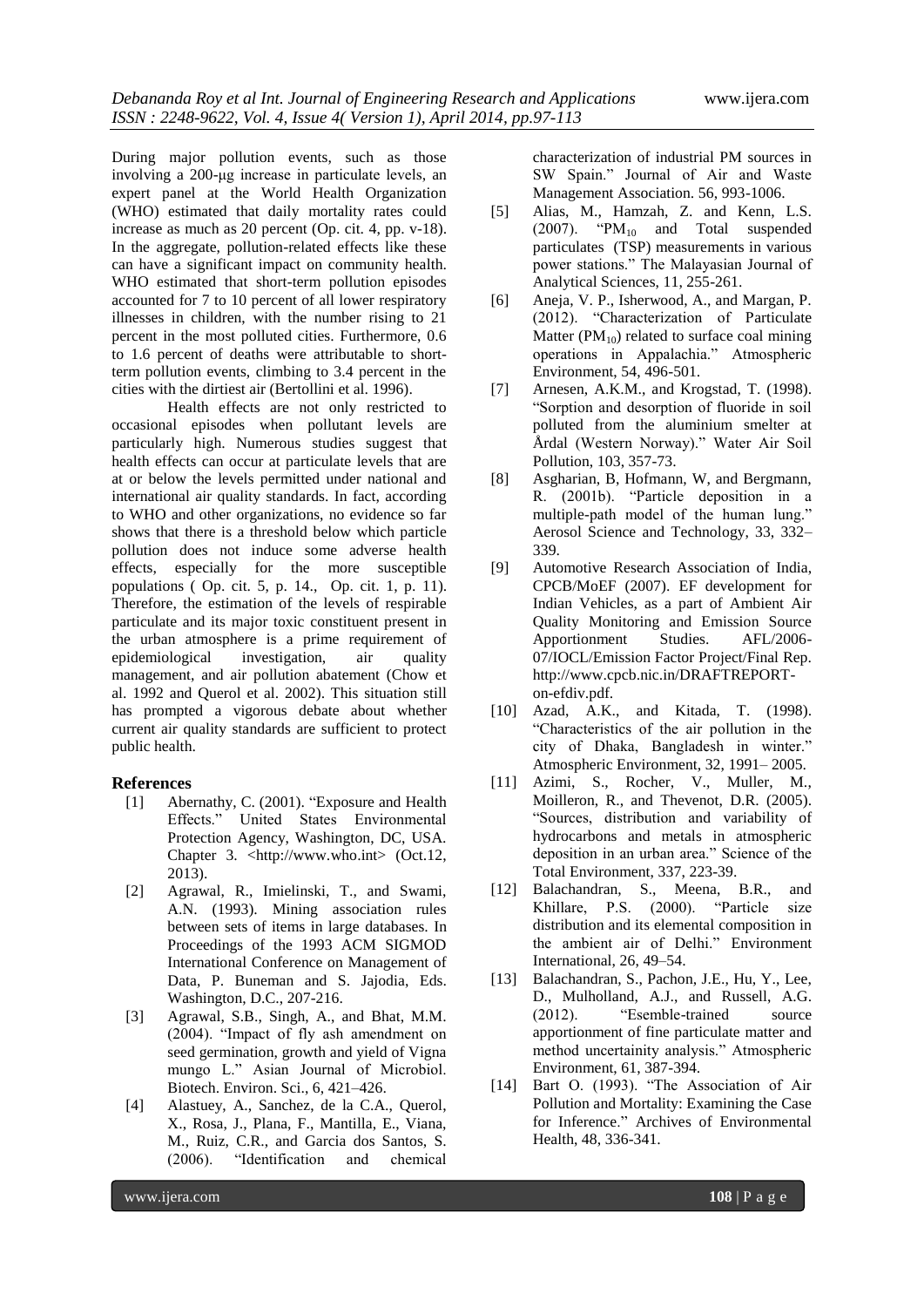- [15] Begum, B.A., Kim, E., Biswas, S.K., Hopke, P.K. (2004). "Investigation of sources of atmospheric aerosol at urban and semi-urban areas in Bangladesh." Atmospheric Environment, 38, 3025–3038.
- [16] Bertollini, R., Dora, C., Krzysanowski, M., and Stanners, D. (1996). Environnent and Heath 1. Overview and Main Europian Issues. WHO Regional Publications, European Series, No. 68. EEA Environmental Monograph, No. 2. Copenhagen. WHO Regional Office for Europe.
- [17] Birmili, W., Allen, A.G., Bary, F., and Harrison, R.M. (2006). "Trace metal concentrations and water solubility in sizefractionated atmospheric particles and influence of road traffic." Environmental Science and Technology, 40, 1144–1153.
- [18] Cachier, H., Aulagnier, F., Sarda, R., Gautier, F., Masclet, P., Besombes, J.-L., Marchand, N., Despiau, S., Croci, D., Mallet, M., Laj, P., Marinoni, A., Deveau, P. A., Roger, J.C., Putuad, J.P., Dingenen, R.V., Acqua, A.D., Viidanoja, J., Santos, S.M.-D., Liousse, C., Cousin, F., Rosset, R., Gardrat, E., and Lacaux, C.G. (2005). "Aerosol studies during the ESCOMPTE experiment: an overview." Atmospheric Research, 74, 547– 563.
- [19] Castillo, S., Rosa J.D., Compa S.B., Ganzalez-Castanedo Y., Fermandez-Caliani J.C., Gonzalez I., and Romero, A. (2013). "Contribution of mine wastes to atmospheric metal deposition in the surrounding area of an abandoned heavily polluted mining district (Rio Tinto mines, Spain)." Science of The Total Environment, 449, 363-372.
- [20] Central Pollution Control Board, Delhi, India (2010). Air quality monitoring, Emission Inventory and source apportionment study for Indian Cities – National Summary Report. http://moef.nic.in/downloads/publicinformation/Rpt-air-monitoring-17-01- 2011.pdf .
- [21] Chandra, H., Chandra, A., and Kaushik, S.C. (2003). Cogeneration: Environmentally Sound Energy Efficient Technology. Proceeding of National Seminar on Clean Coal Technologies for Sustainable Power Development, Power System Training Institute, Bangalore, India. February 14-15, 2003.
- [22] Chow, J.C., Watson, J.G., Green, M.C., Lowenthal, D.H., DuBois, D.W., Kohl, S.D., Egami, R.T., Gillies, J., Rogers, C.F.,

Frazier, C.A., Cates and W. Middle. (1999). "A neighborhood-scale variations of  $PM_{10}$ source contributions in Las Vegas, Nevada.' Journal of Air and Waste Management Association, 49, 641-654.

- [23] Costa, D.L., and Dreher, K.L. (1997). "Bio available transition metals in particulate matter mediate cardiopulmonary injury in healthy and compromised animal models." Environmental Health Perspectives, 105, 1053-1060.
- [24] Delfino, R.J., Quintana, P.J.E., Floro, J., Gastañaga, V.M., Samimi B., and Kleinman, M.T. (2004). "Association of  $FEV<sub>1</sub>$  in asthmatic children with personal and microenvironmental exposure to airborne particulate matter." Environ Health Perspect, 112, 932–941.
- [25] Dockery, D.W., and Pope III, C.A. (1994). "Acute respiratory effects of particulate air pollution." Annual Review of Public Health, 15, 107–132.
- [26] Dockery, D.W., Pope, C.A., Xu, X., Spengler, J.D., Ware, J.H., Fay, M.E., Ferris, B.G., and Speizer, F.E. (1993). "An association between air pollution and mortality in six U.S. cities." New England Journal of Medicine, 329, 1753–1759.
- [27] Dominici, F., Peng, R.D., Bell, M.L., Pham, L., McDermott, A., Zeger, S.L., and Samet, J.M. (2006). "Fine particulate air pollution and hospital admission for cardiovascular and respiratory diseases." Journal of the American Medical Association, 295, 1127–1134.
- [28] Dordevic, D., Vukmirovic, Z., Tosic, I., and Unkasevic, M. (2004). "Contribution of dust transport and re-suspension to particulate matter levels in the Mediterranean atmosphere." Atmospheric Environment, 38, 3637–3645.
- [29] Dubey, B. (2012). "An Investigation into Air Quality Status of Jharia Coalfield of India." Ph.D. Thesis, ISM, Dhanbad, India (unpublished).
- [30] Dubey, B., Pal, A.K. and Singh, G. (2011). "Status of Particulate Matter in Dhanbad Region, Jharkhand State of India." Global Journal of Applied Environmental Sciences, 1, 153-159.
- [31] Dubey, B., Pal, A.K., and Singh, G. (2011). "Impact of coal mining activities of jharia coalfield on air environment." International journal of Eco. Env. & Cons.17 (2):2011; pp.231-238.
- [32] Dubey, B., Singh, G., and Pal, A.K. (2011). "Source identification of trace elements in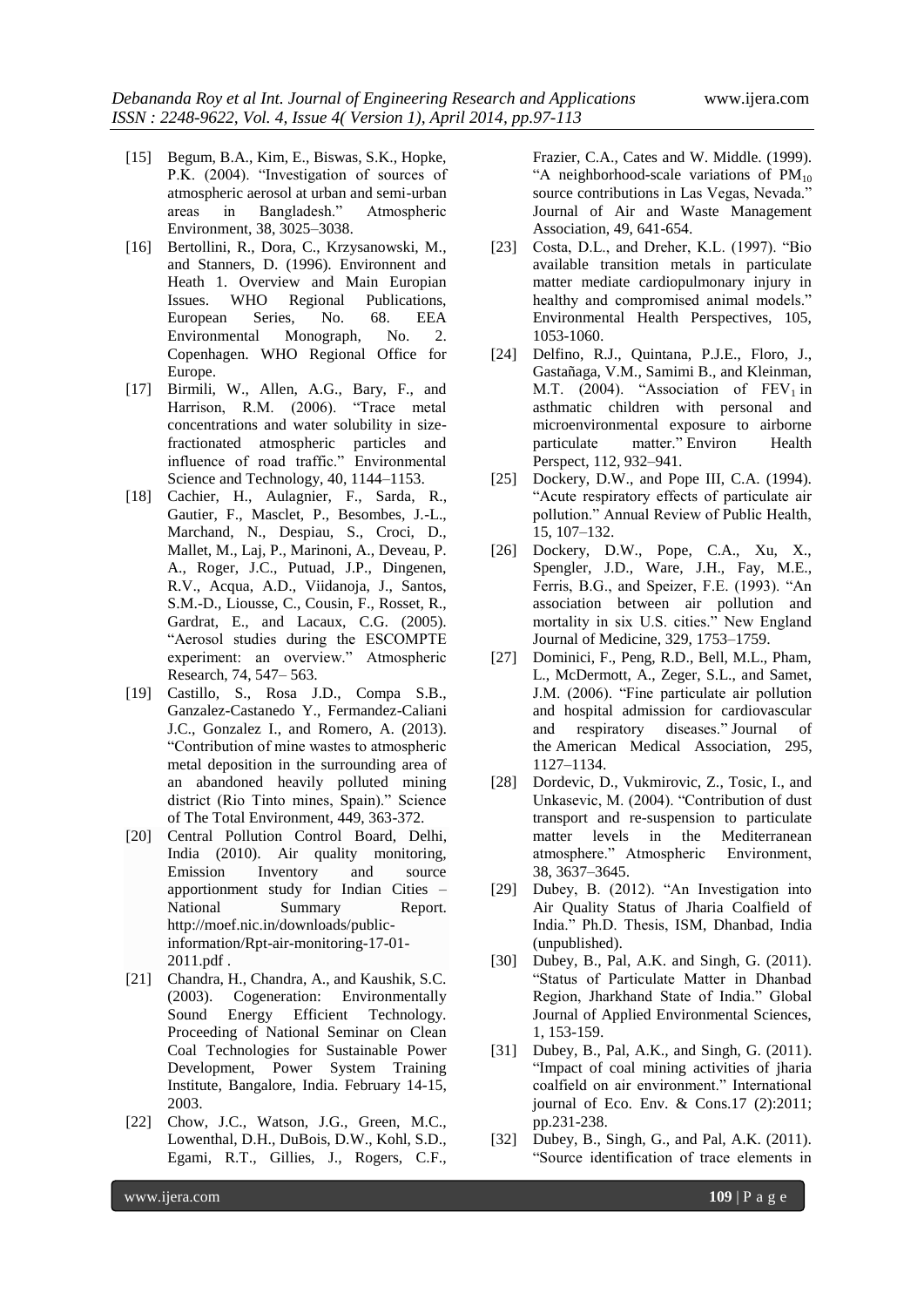PM10 from coal mining areas of Jharia coalfield, Eastern India, Indian." Journal of

[33] Dubey, N., and Pervez, S. (2008). "Investigation of variation in ambient  $PM_{10}$ levels within an urban-industrial environment." Aerosol Air Quality Research, 8, 54-64.

Air Pollution Control, 1, 86-91.

- [34] Fang, G.C., Chang, C.N., Wu, Y.S., Chen, M.H., Ho, T.T., and Huang, S.H. (2004). "A study of metallic elements at suburban and industrial regions in Central Taiwan during 2002–2003." Atmospheric Research, 70, 131–142.
- [35] Fang, G.C., Yuh-Shen, W., Shih-Han, H., and Jui-Yeh, R. (2005). "Review of atmospheric metallic elements in Asia during 2000–2004." Atmospheric Environment, 39, 3003–3013.
- [36] Fergusson, J. E., and Kim, N. D. (1991). "Trace elements in street and house dusts: sources and speciation." The Science of the Total Environment, 100, 125-150.
- [37] Fernandez-Camachoa R., Rodriguez S., Rosaa, de la J., Campaa, A.M., Sanchez, de la, Alastueyc A., Querol X., Gonzalez-Castanedoa Y., Garcia-Orellana I., and Nava S. (2012). "Ultrafine particle and fine trace metal (As, Cd, Cu, Pb and Zn) pollution episodes induced by industrial emissions in Huelva, SW Spain." Atmospheric Environment, 30, 1-11.
- [38] Gao, Z., Chen, Y., Randlett, M.D., Zhao, X., Findell, J.L., Kieber J.J., Schaller G.E. (2003). "Localization of the Raf-like kinase CTR1 to the endoplasmic reticulum of Arabidopsis through participation in ethylene receptor signaling complexes." Journal of Biology Chemistry, 278, 34725-34732.
- [39] Ghose, M. K., and Banerjee, S. K. (1995). "Status of air pollution caused by coal washery project in India." Environmental Monitoring and Assessment, 39, 97-105.
- [40] Ghose, M. K., and Banerjee, S. K. (1997). "Physico-chemical characteristics of the air borne dust emitted by coal washeries." Energy Environment Monitor, 13, 11-16.
- [41] Ghose, M. K., and Sinha, D. K. (1990). Air pollution control plan in coal mining areas Indian Journal of Environmental Protection, 10, 752-757.
- [42] Ghose, M.K. and Majee, S.R. (2000). "Assessment of dust generation due to opencast coal mining–an Indian case study." Environmental Monitoring and Assessment, 61, 255-263.
- [43] Ghose, M.K. and Majee, S.R. (2000). "Source of air pollution due to coal mining and their impacts in Jharia coalfield." Environmental International, 26, 81-85.
- [44] Haidouti, C., Chronopoulou, A., and Chronopoulos, J. (1993). "Effects of fluoride emissions from industry on the fluoride concentration of soils and vegetation." Biochemical Systematics and Ecology, 21, 195–208.
- [45] Hall D.J., Upton S. L., and Marsland G. W. (1993). Improvement in dust gauge design. In: Couling, S. (Ed.), Measurements of Airborne pollutants. Butterworth-Heinemann, London.
- [46] Harrison, R.M.,and Yin, J. (2000). "Particul ate matter in the atmosphere: which particle properties are important for its effects on he alth?" The Science of the Total Environment , 249, 85‐101.
- [47] Health Effects Institute (HEI) (1995). Particulate Air Pollution and Daily Mortality: Replication and Validation of Selected Studies (HEI, Cambridge, MA, 1995), 4.
- [48] HEI (Health Effects Institute) (2002).Understanding the health effects of components of particulate matter mix: progress and next steps, HEI perspectives.
- [49] HEI (Health Effects Institute) (2003). Revised Analyses of Time-Series Studies of Air Pollution and Health. Special Report. Boston, MA: 2003.
- [50] Henry, R.C., Lewis, C.H., Hopke, P.K., and Williamson, H.J. (1984). "Review of receptor model fundamentals." Atmospheric Environment, 18, 1507-1515.
- [51] Hidy, G.M., and Venkataraman, C. (1996). "The Chemical Mass Balance Method for Estimating Atmospheric Particle Sources in Southern California." Chemical Engineering Communications , 151, 187-209.
- [52] Hinz, K.P., Trimborn, A., Weingartner, E., Henning, S., Baltensperger, U., and Spengler, B. (2005). "Aerosol single particle composition at the Jungfraujoch." Journal of Aerosol Science, 36, 123–145.
- [53] Huang, C., Chen, C.H., Li, L., Cheng, Z., Wang, H.L., Huang, H.Y., Streets, D.G., Wang, Y.J., Zhang, G.F., and Chen, Y.R. (2011). "Emission inventory of anthropogenic air pollutants and VOC species in the Yangtze River Delta region, China." Atmospheric Chemistry and Physic, 11, 40105-40120.
- [54] Huertas, J. I., Huertas, M. E., and Solis, D. A. (2012). "Characterization of airborne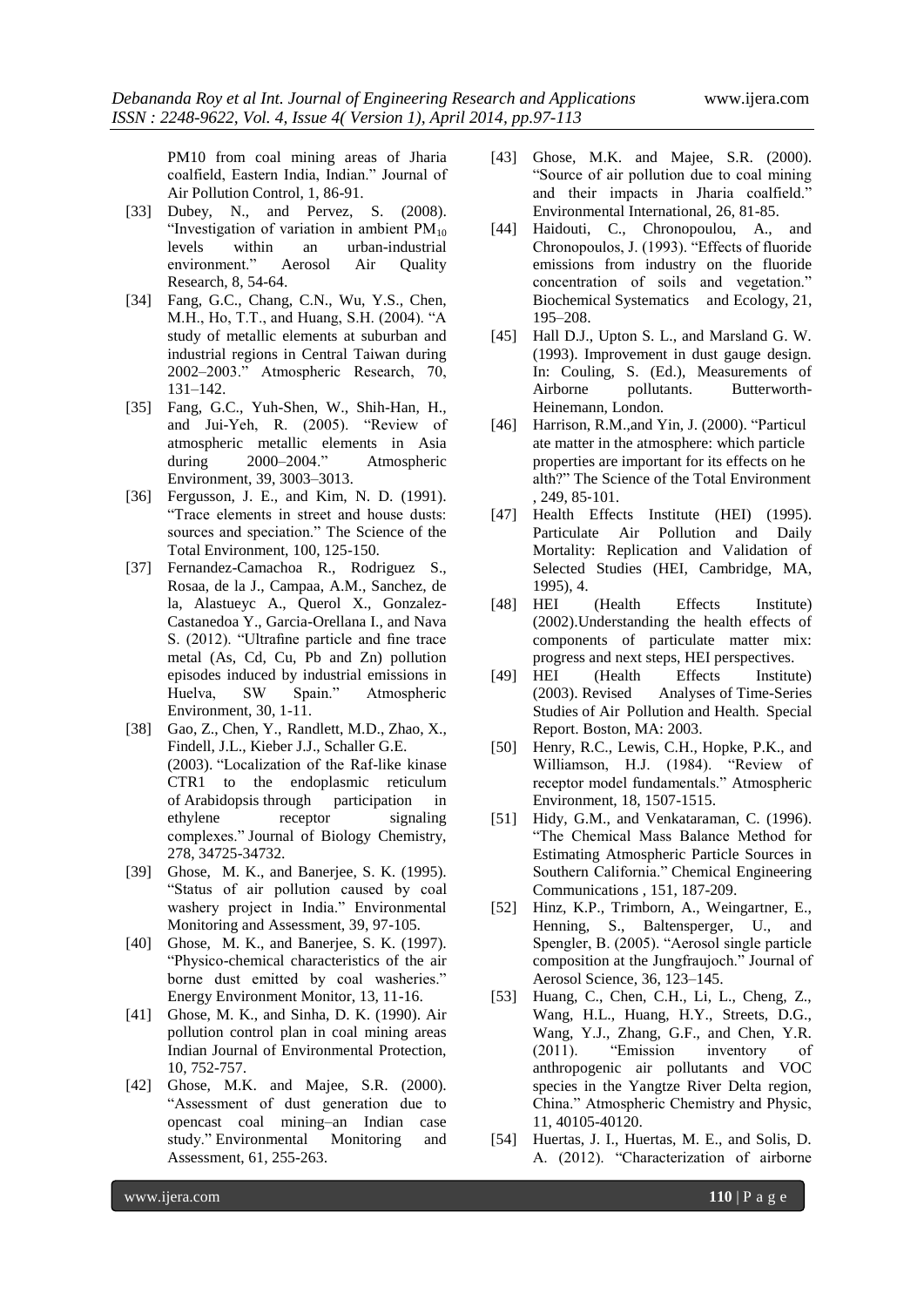particulates in an open pit mining region." Science of The Total Environment, 423, 39- 46.

- [55] Huertas, J. I., Huertas, M. E., Izquierdo, S., and Gonzalez, E.D. (2012). "Air quality impact assessment of multiple open pit coal mining in Northern Colombia." Journal of Environmental Management, 93, 121-129.
- [56] Hung, H., MacLeod, M., Guardans, R., Scheringer, M., Barra, R., Harner, T., and Zhang, G. (2013). "Toward the next generation of air quality monitoring: Persistent organic pollutants." Atmospheric Environment, 80, 591-598.
- [57] Indian Bureau of Mines (2012). Indian Minerals Yearbook 2011. <http://www.ibm.gov.in> (Oct. 10, 2013).
- [58] Krishnamurthy, N., and Gupta, C.K. (2005). Extractive Metallurgy of Rare Earths. CRC Press (Printed in the United States of America) <http//www.crcpress.com> (Oct. 10, 2013).
- [59] Lee, J. H., Hopke, P. K., and Turner, J. R. (2006). "Source identification of airborne PM<sub>2.5</sub> at the St. Louis-Midwest Supersite." Geophysical Research, 111, 1325-1341.
- [60] Lin, C., Chen, S., and Huang, K. (2005). "Characteristics of metals in nao/ ultrafine/fine/coarse particles collected beside a heavily trafficked road." Environmental Science and Technology, 39, 8113–8122.
- [61] Mar, T.F., Ito, K., Koenig, J.Q., Larson, T.V., Eatough, D.J., Henry, R.C., Kim, E., Laden, F., Lall, R., Neas, L., Stölzel, M., Paatero, P., Hopke, P.K., and Thurston, G.D. (2006). "PM source apportionment and health effects. 3. Investigation of intermethod variations in associations between estimated source contributions of PM2.5 and daily mortality in Phoenix, AZ." Journal of Exposure Science and Environmental Epidemiology, 16, 311–320.
- [62] Massey, D. D., Kulshrestha, A., and Taneja, A. (2013). "Particulate matter concentrations and their related metal toxicity in rural residential environment of semi-arid region of India." Atmospheric Environment, 67, 278-286.
- [63] Moorcroft, J.S., and Laxen, D.P.H. (1990). "Assessment of Dust Nuisance." Environmental Health, 22, 215-216.
- [64] Murray, F., Mc.Granahan, G., and Kuylenstierna, J.C.I. (2001). "Assessing Health Effects of Air pollution on Developing Countries." Water, Air and Soil Pollution, 130, 1799-1804.
- [65] Nriagu, J.O. (1996). Environmental pressure indices due to heavy metal pollution. European Economic Community Handbook, Brussels, Belgium, in preparation.
- [66] Organiscak, J.A., and Reed, W.R. (2004). "Characteristics of fugitive dust generated from unpaved mine haulage roads," International Journal of Surface Mining, Reclamation, and Environment, 18, 236- 252.
- [67] Ostro, B, Lipsett, M.J., Mann, J.K., Krupnick, A., and Harrington, W. (1993). "Air pollution and respiratory morbidity among adults in Southern California." American Journal of Epidemiology, 137, 691-700.
- [68] Pope, C.A.III., Burnett, R.T., Thun, M.J., Calle, E.E., Krewski, D., Ito, K., and Thurston, G.D. (2002). "Lung cancer, cardiopulmonary mortality, and long-term exposure to fine particulate air pollution." Journal of American Medical Association, 287, 1132-1141.
- [69] Prabha, J., Singh, G., and Sinha, I.N. (2006). "Emission Factor Equation for Haul Roads: The Indian Perspective." Indian Journal of Air Pollution Control, 1, 37-43.
- [70] Querol, X., Alastuey, A., Rosa, J., Sánchez de la Campa, A., Plana, F., and Ruiz, C. (2002). "Source apportionment analysis of atmospheric particulates in an industrialised urban site in southwestern Spain." Atmospheric Environment, 36, 3113–3125.
- [71] Rao, M.V. and Dubey, P.S. (1990). "Biochemical aspects (antioxidants) for development of tolerance in plants growing at different low levels of ambient air pollutants." Environmental Pollution, 64, 55–66.
- [72] Rao, S., Ku, J., Berman, S., Zhang, D., and Mao, H. (2003). "Summertime characteristics of the atmospheric boundary layer and relationships to ozone levels over the eastern United States." Pure Applied Geophysics, 160, 21-55.
- [73] Roy, P., Sikdar, P. K., Singh, G., and Pal, A.K. (2012). "Source apportionment of ambient  $PM_{10}$ . A cas study from a mining belt of Orissa." Atmosfera, 25, 311-324.
- [74] Sadasivan, S., and Negi, B. S. (1990). "Elemental characterisation of atmospheric aerosols." The Science of the Total Environment, 96, 269-279.
- [75] Sahu, S.K., Beig, G. and Parkhi, N.S. (2011). "Emission inventory of anthropogenic  $PM_{2.5}$  and  $PM_{10}$  in Delhi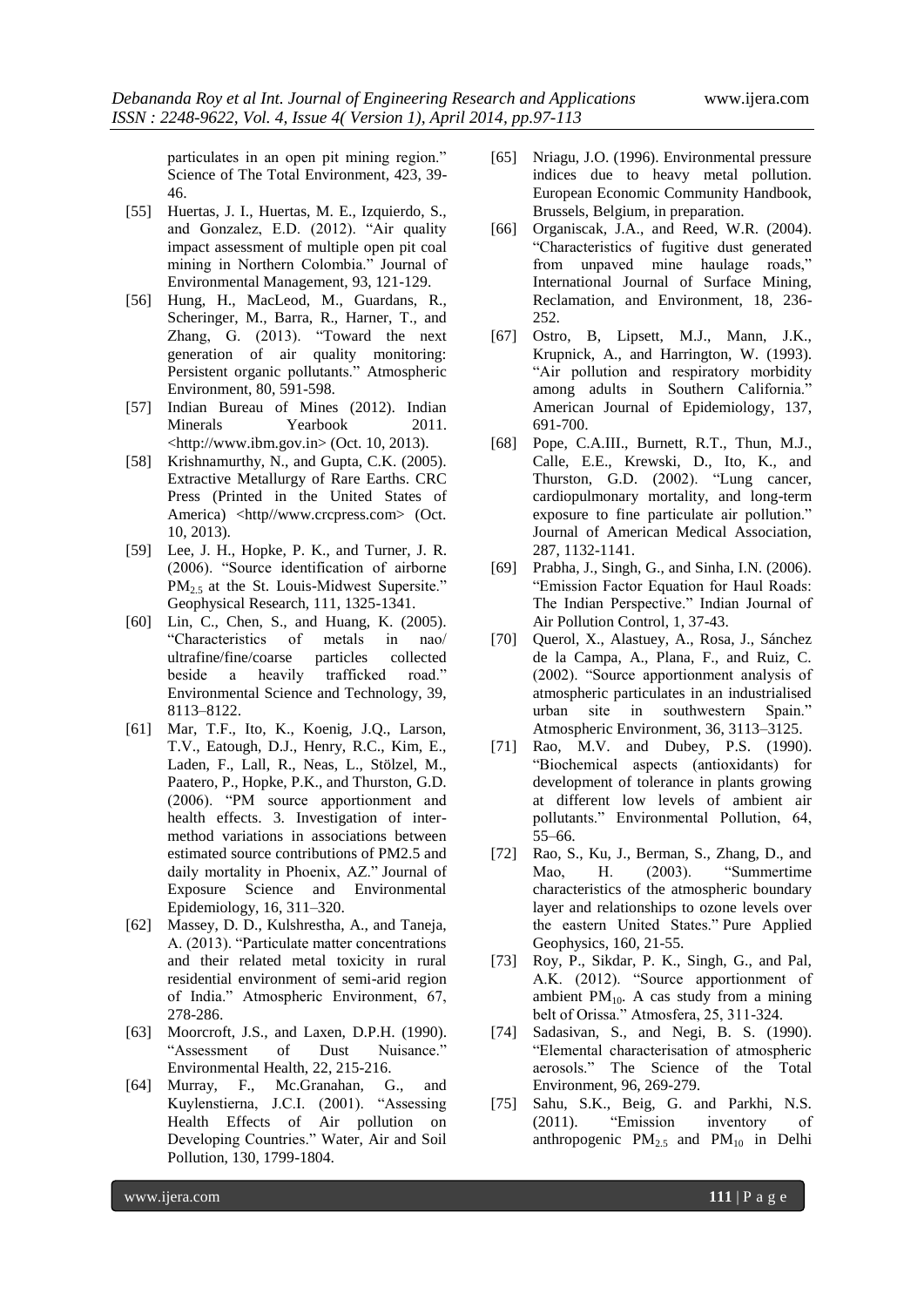during Commonwealth Games 2010." Atmospheric Environment, 45, 6180-6190.

- [76] Salam, A., Bauer, H., Kassin, K., Ullah, S.M., and Puxbaum, H. (2003). "Aerosol chemical characteristics of a mega-city in Southeast Asia (Dhaka, Bangladesh)." Atmospheric Environment, 37, 2517–2528.
- [77] Samet, J.M., Dominici, F., Curriero, F.C., Coursac, I., and Zeger S.L. (2000a). "Fine particulate air pollution and mortality in 20 U.S. cities, 1987–1994." New England Journal of Medicine, 343, 1742–1749.
- [78] Shamshad, A., Fulekar, M. H., and Bhawana, P. (2012). "Impact of Coal Based Thermal Power Plant an Environment and its Mitigation Measure." International Research Journal of Environmental Sciences, 1, 60-64.
- [79] Shi, G. L., Zeng, F., Li, X., Feng, Y. C., Wang, Y. Q., Liu, G. X., and Zhu, T. (2011). "Estimated Contributions and uncertainties of PCA/MLR-CMB results: Source apportionment for synthetic and ambient datasets." Atmospheric Environment, 17, 363-372.
- [80] Singh, G., and Sharma, P.K. (1992). "Ambient air quality status in certain coal mining areas of Raniganj coalfield." Energy Environment Monitor, 7, 56-65.
- [81] Singh, S. (1998). "Environmental Issues in the Energy Sectors". Proceeding of Energy Growth and Sustainability, Indian National Academy of Engineering. 285-305.
- [82] Sinha, S. &. Banerjee, S.P. (1997). "Characterisation of haul road in Indian open cast iron ore mine." Atmospheric Environment, 31, 2809–2814.
- [83] Statheropoulos, M., Vassiliadis, N., and Pappa, A. (1998). "Principal component and conanical correlation analysis for examining air pollution and meteorological data." Atmospheric Environment, 32, 1087–1095.
- [84] Stevens, D.P., McLaughlin, M.J., and Alston, A.M. (1997). "Phytotoxicity of aluminium fluoride complexes and their uptake from solution culture by Avena sativa and Lycopersicum esculentum." Plant Soil. 192, 81-93.
- [85] Stone, E.A., Yoon, S. and Schauer, J.J. (2011). "Chemical Characterization of Fine and Coarse Particles in Gosan, Korea during Springtime Dust Events." Aerosol Air Quality Research, 11, 31-43.
- [86] [Sunyer](http://www.ncbi.nlm.nih.gov/pubmed/?term=Sunyer%20J%5Bauth%5D) J., Jarvis D., [Gotschi](http://www.ncbi.nlm.nih.gov/pubmed/?term=Gotschi%20T%5Bauth%5D) ., Garcia‐[Esteban](http://www.ncbi.nlm.nih.gov/pubmed/?term=Garcia%26%23x02010%3BEsteban%20R%5Bauth%5D) R., [Jacquemin](http://www.ncbi.nlm.nih.gov/pubmed/?term=Jacquemin%20B%5Bauth%5D) B., [Aguilera](http://www.ncbi.nlm.nih.gov/pubmed/?term=Aguilera%20I%5Bauth%5D) I., [Ackerman](http://www.ncbi.nlm.nih.gov/pubmed/?term=Ackerman%20U%5Bauth%5D) U., [Marco](http://www.ncbi.nlm.nih.gov/pubmed/?term=de%20Marco%20R%5Bauth%5D) R. de[,](http://www.ncbi.nlm.nih.gov/pubmed/?term=Forsberg%20B%5Bauth%5D) [Forsberg](http://www.ncbi.nlm.nih.gov/pubmed/?term=Forsberg%20B%5Bauth%5D) B., [Gislason](http://www.ncbi.nlm.nih.gov/pubmed/?term=Gislason%20T%5Bauth%5D) T., [Heinrich](http://www.ncbi.nlm.nih.gov/pubmed/?term=Heinrich%20J%5Bauth%5D)

J., [Norback](http://www.ncbi.nlm.nih.gov/pubmed/?term=Norb%26%23x000e4%3Bck%20D%5Bauth%5D) D., [Villani](http://www.ncbi.nlm.nih.gov/pubmed/?term=Villani%20S%5Bauth%5D) S., and [Kunzli](http://www.ncbi.nlm.nih.gov/pubmed/?term=K%26%23x000fc%3Bnzli%20N%5Bauth%5D) N. (2006). "Chronic bronchitis and urban air pollution in an international study." Occupational and Environmental Medicine, 63, 836–843.

- [87] Tripathi, B.D., Chaturvedi, S.S. and Tripathi, R.D. (1996). "Seasonal Variation in Ambient Air Concentration of Nitrate and Sulphate Aerosols in a Tropical City, Varanasi." Atmospheric Environment, 30, 2773–2778.
- [88] US Environment Protection Agency (1998). Compilation of Air Pollutant EFs: Stationary Point and Area Sources, External combustion sources: bituminous and subbituminous coal combustion Final section. AP 42, Fifth Ed. 1.
- [89] Viana, M., Querol, X., Alastuey, A., Gil,I., and Menendez, M. (2006). "Identification of PM sources by principal component analysis (PCA) coupled with wind direction data." Chemosphere, 65, 2411-2418.
- [90] Wahid, N. B. A, Latif, M. T. and Suratman, S. (2013). "Composition and source apportionment of surfactants in Malayia." Chemosphere, 91, 1508-1516.
- [91] Wanquan, T., and Wang, T. (2004), "Gaseous and particulate air pollution in the Lanzhou Valley, China." Science of the Total Environment, 320,163-176.
- [92] Watson, W. E., Johnson, L. and Zgourides, G.D. (2002). "The influence of ethnic diversity on leadership, group process, and performance: An examination of learning teams." International Journal of Intercultural Relations, 26, 1-16.
- [93] Wilson, W.E., and Shuh, H. H. (1997). "Fine and coarse particles: concentration relationships relevant to epidemiological studies." Journal of the Air and Waste Management Association, 47, 1238-1249. World Energy Outlook 2012. International Energy Agency. <http://www.iea.org> (Oct. 9, 2013).
- [94] World Health Organization (WHO), Expert committee on Biological Standardization (1971). Twenty-third Report. <http//www.whqlibdoc.who.int> (Oct. 10, 2013).
- [95] Yatkin, S., and Bayram, A. (2008). "Determination of Major Natural and Anthropogenic Source Profiles for Particulate Matter and Trace Elements in Izmir, Turkey." Chemosphere, 71, 685–696.
- [96] Yuan, C.S., Lin, H.Y., Lee, W.J., Lin, Y.C., Wu, T.S., and Chen, K.F. (2007). "A New Alternative Fuel for Reduction of Polycyclic